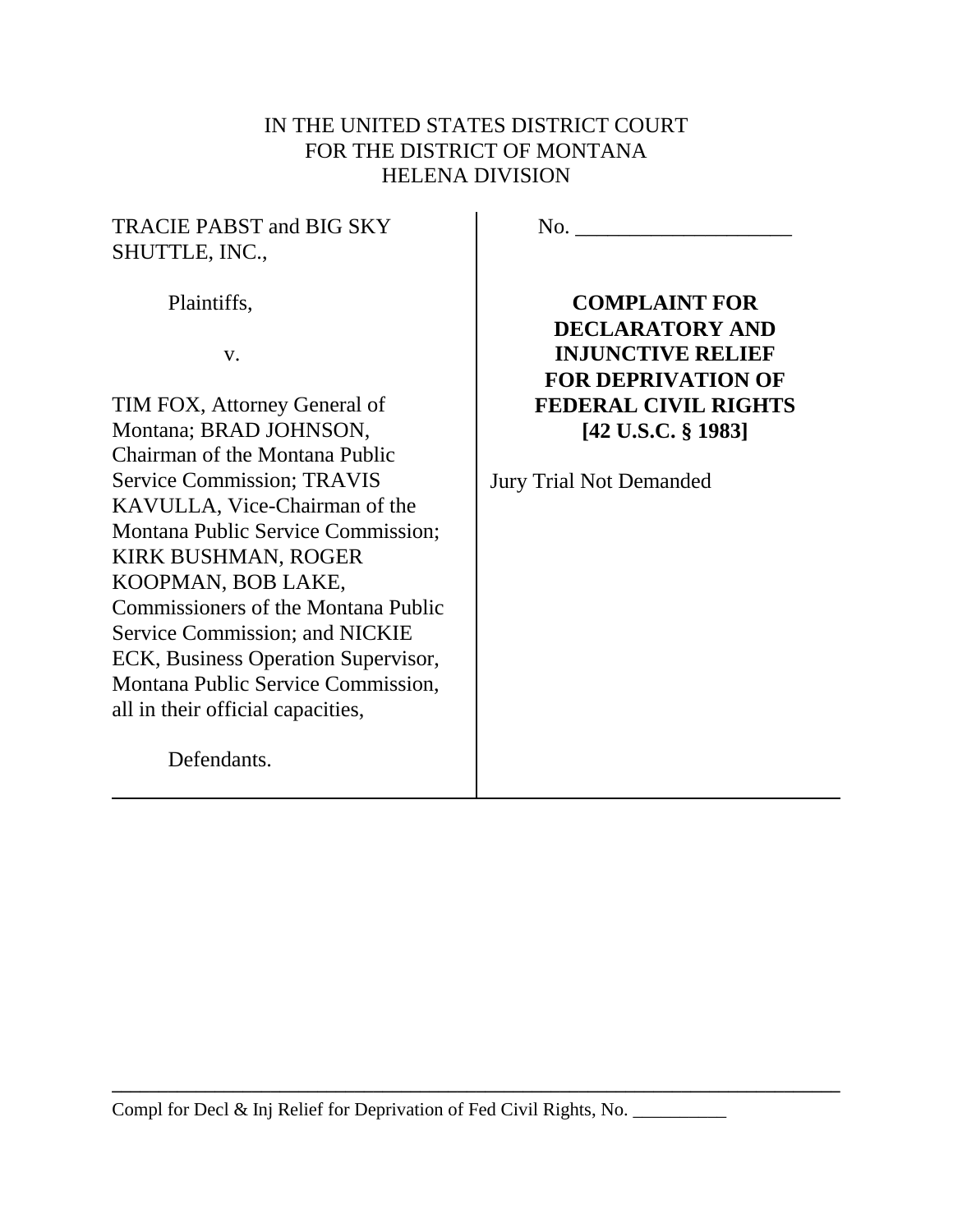#### **INTRODUCTION**

1. This case challenges the constitutionality of a state law that deprives Plaintiffs Tracie Pabst and Big Sky Shuttle, Inc., of their constitutional right to earn a living in a common occupation of their choice. That right is guaranteed by the Due Process, Equal Protection, and Privileges or Immunities Clauses of the Fourteenth Amendment to the United States Constitution.

2. Plaintiff Tracie Pabst is the owner of Big Sky Shuttle, Inc., a small transportation company based in Big Sky, Montana. Big Sky Shuttle, Inc., was originally founded in 2006 to provide transportation services between Bozeman and Big Sky, Montana, on a contract basis with a private club, but now they would like to operate as a taxi service in and around the community of Big Sky.

3. Plaintiffs are fully qualified and competent to perform these services, and have provided satisfactory transportation services to approximately 170,000 passengers. But Montana law (specifically, Sections 69-12-312, 69-12-321, and 69-12-323 of the Montana Code, and Title 38, chapter 3 of the Administrative Rules of Montana) forbids them from operating a taxi company unless they first obtain a Certificate of Public Convenience and Necessity (PCN) from the Defendants.

4. To obtain a Certificate, however, Plaintiffs are required to undergo an unconstitutional "Competitor's Veto" procedure which gives the state's existing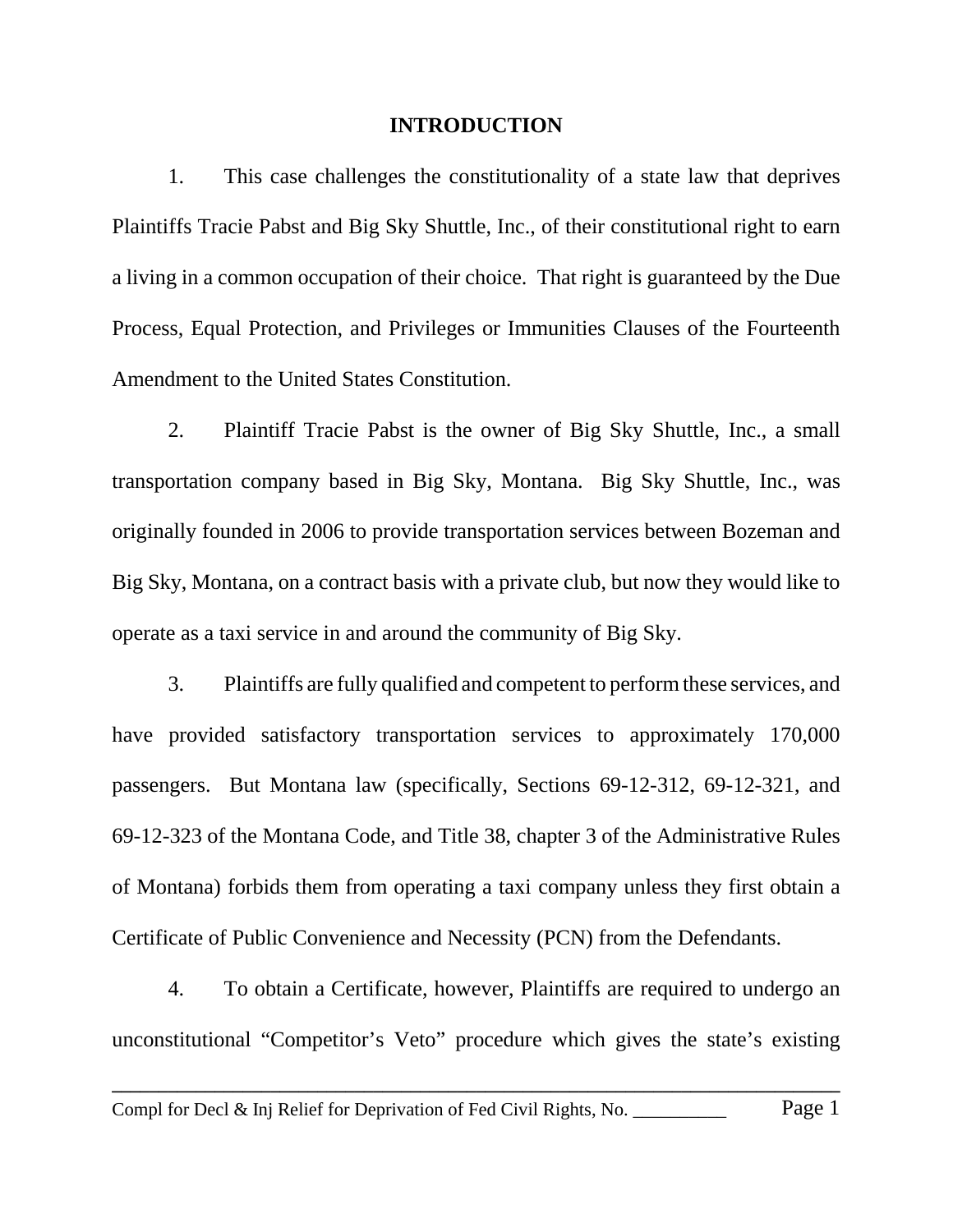transportation companies the power to essentially "veto" any application. Specifically, these rules allow established transportation companies to file a protest whenever a person applies for a PCN, and whenever a protest is filed, the applicant must undergo an administrative hearing, at significant expense in time and money. At that hearing, the Montana Public Service Commission decides whether to issue a PCN on the basis of vague, undefined, and subjective criteria, including, *inter alia*, "the effect which the proposed transportation service may have upon other forms of transportation service which are essential and indispensable to the communities to be affected," and whether "public convenience and necessity require the authorization of the service." Mont. Code Ann. § 69-12-323(2)(a). These factors allow Defendants to deny a PCN to an applicant for reasons totally unrelated to public health, safety, or welfare. Also, existing transportation businesses can impose on applicants the cost and burden of participating in a hearing without the need to allege or prove any facts relating to public health, safety, or welfare.

5. The Competitor's Veto procedure challenged herein bears no rational connection to a legitimate government interest, but exists solely to protect established transportation companies against competition from applicants like the Plaintiffs. Instead, Mont. Code Ann. § 69-12-312, *et seq.*, is designed to favor economically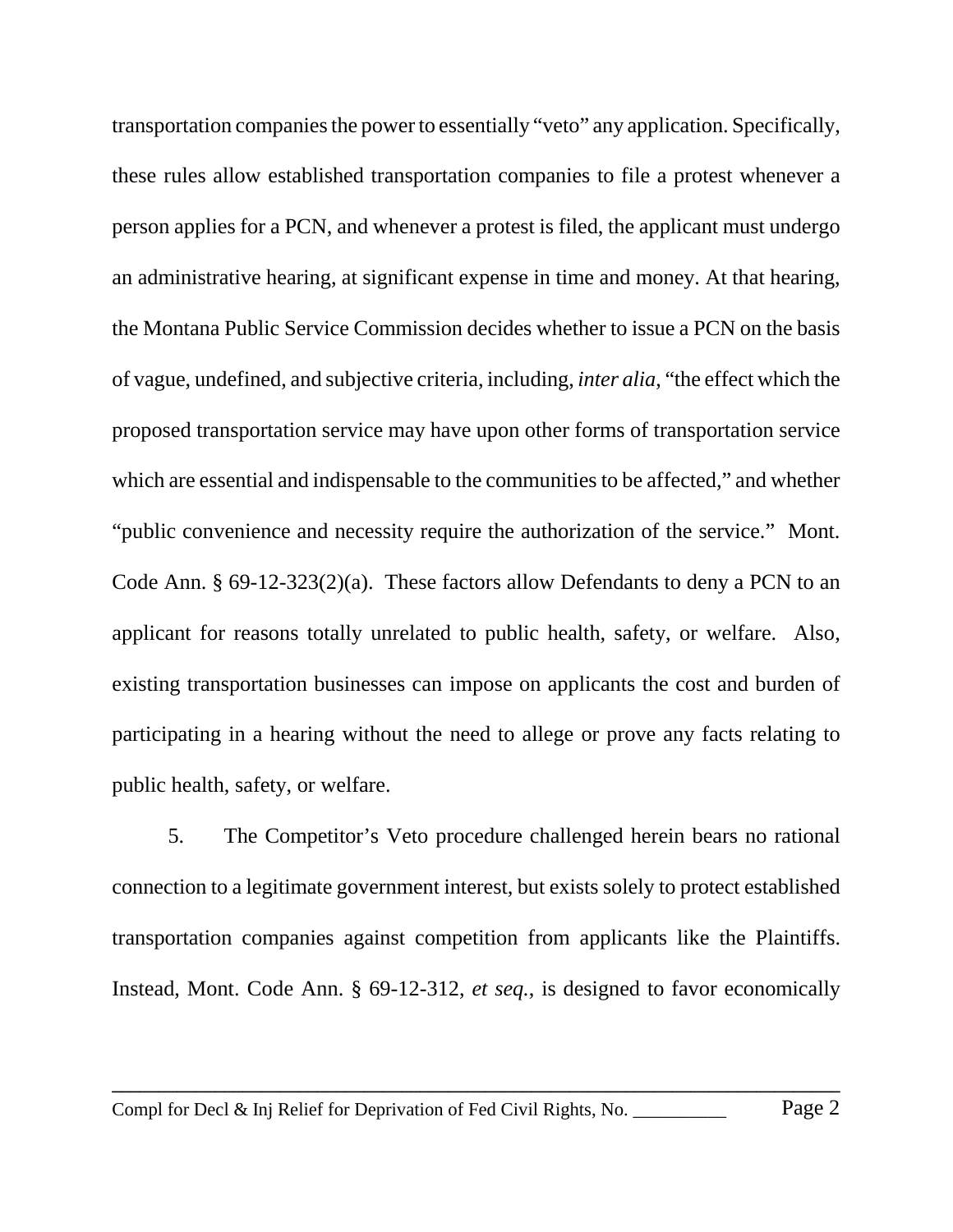certain constituents—existing taxi firms—at the expense of others similarly situated, such as the Plaintiffs.

6. Plaintiffs seek to protect and vindicate their right to earn a living without being subject to this arbitrary and discriminatory barrier established by state law. Plaintiffs seek declaratory judgment that the challenged laws and policies are invalid, unenforceable, and void; permanent injunctions against any further enforcement of the challenged laws, or implementation of any similar policy by the Defendants; and reasonable attorney's fees, pursuant to 42 U.S.C. § 1988.

### **JURISDICTION AND VENUE**

7. Plaintiffs allege, pursuant to 42 U.S.C. § 1983, the deprivation of rights secured by the Due Process and Equal Protection Clauses of the Fourteenth Amendment. Plaintiff Tracie Pabst also alleges, pursuant to 42 U.S.C. § 1983, the deprivation of rights secured by the Privileges or Immunities Clause of the Fourteenth Amendment. Jurisdiction over their claims for declaratory and injunctive relief is vested in this Court by 28 U.S.C. §§ 1331, 2201, and 2202.

8. Venue is proper in this District under 28 U.S.C. § 1391(b) on the grounds that some or all of the conduct at issue took place in, and/or some or all of the Defendants reside in, the District of Montana.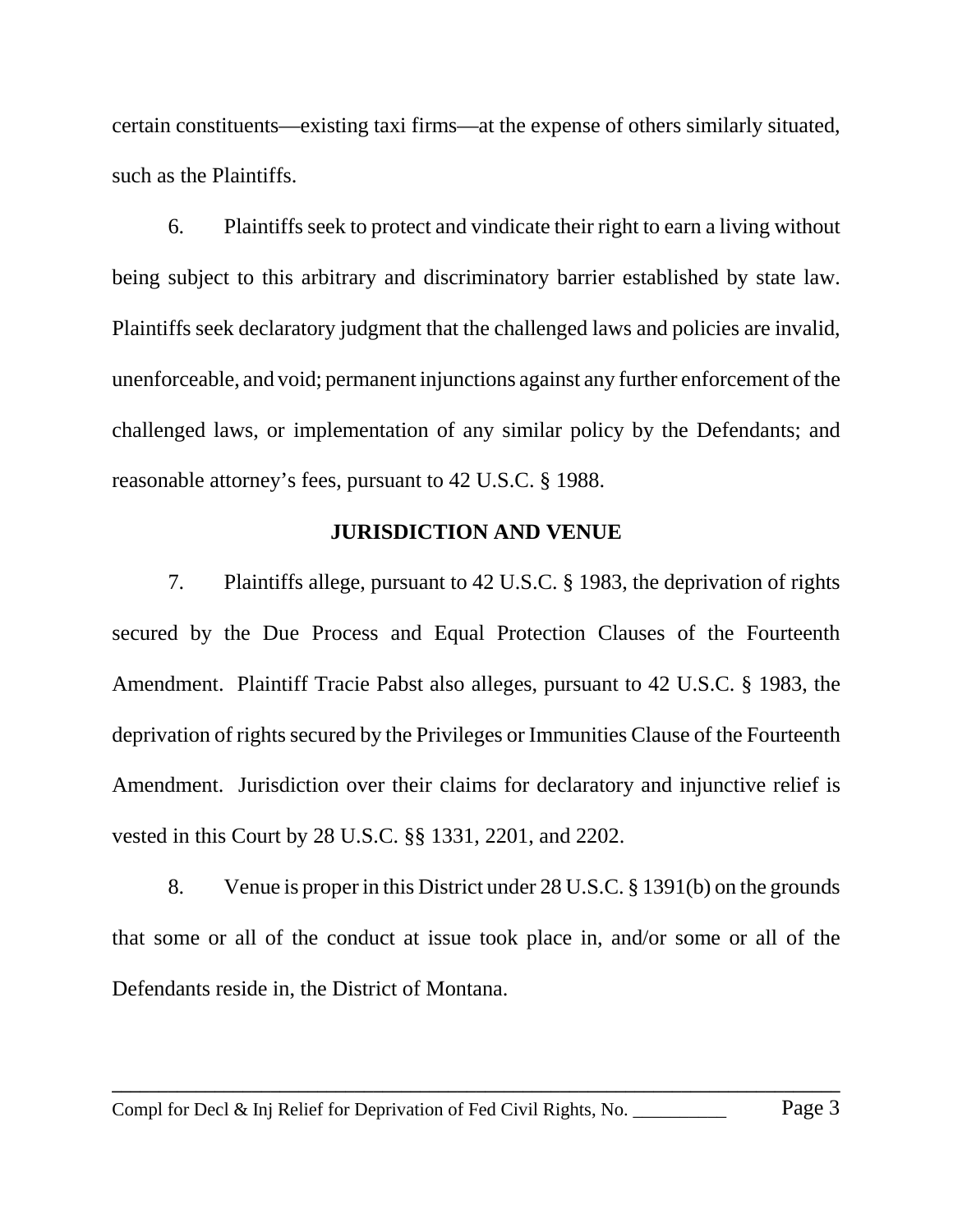#### **PARTIES**

### **Plaintiffs**

9. Plaintiff Tracie Pabst is a United States citizen and resident of Big Sky, Montana. She entered the transportation business in 2006, and has operated successful shuttle businesses in Big Sky, as well as in North Dakota, New Mexico, and Texas. Ms. Pabst is the sole owner and Chief Executive Officer of Big Sky Shuttle, Inc.

10. Plaintiff Big Sky Shuttle, Inc., is a Montana corporation headquartered in Big Sky, Montana. Although not currently providing transportation services in Montana, it has previously transported over 170,000 passengers. Plaintiffs hold United States Department of Transportation Identification Number 1569797. Big Sky Shuttle, Inc., currently employs 5 persons, including Plaintiff Pabst. Plaintiff Pabst and her company, Big Sky Shuttle, Inc., initially operated in Big Sky by providing rides for employees of a private club, and for that reason were not required to obtain a PCN at that time. It now operates in Texas and New Mexico, where it operates a fleet of five shuttles (three 33-passenger shuttles, one 29-passenger shuttle, and one 33-passenger shuttle). In its previous operations in Montana, and its operations in North Dakota, Texas, and New Mexico, Big Sky Shuttle, Inc., has a sterling safety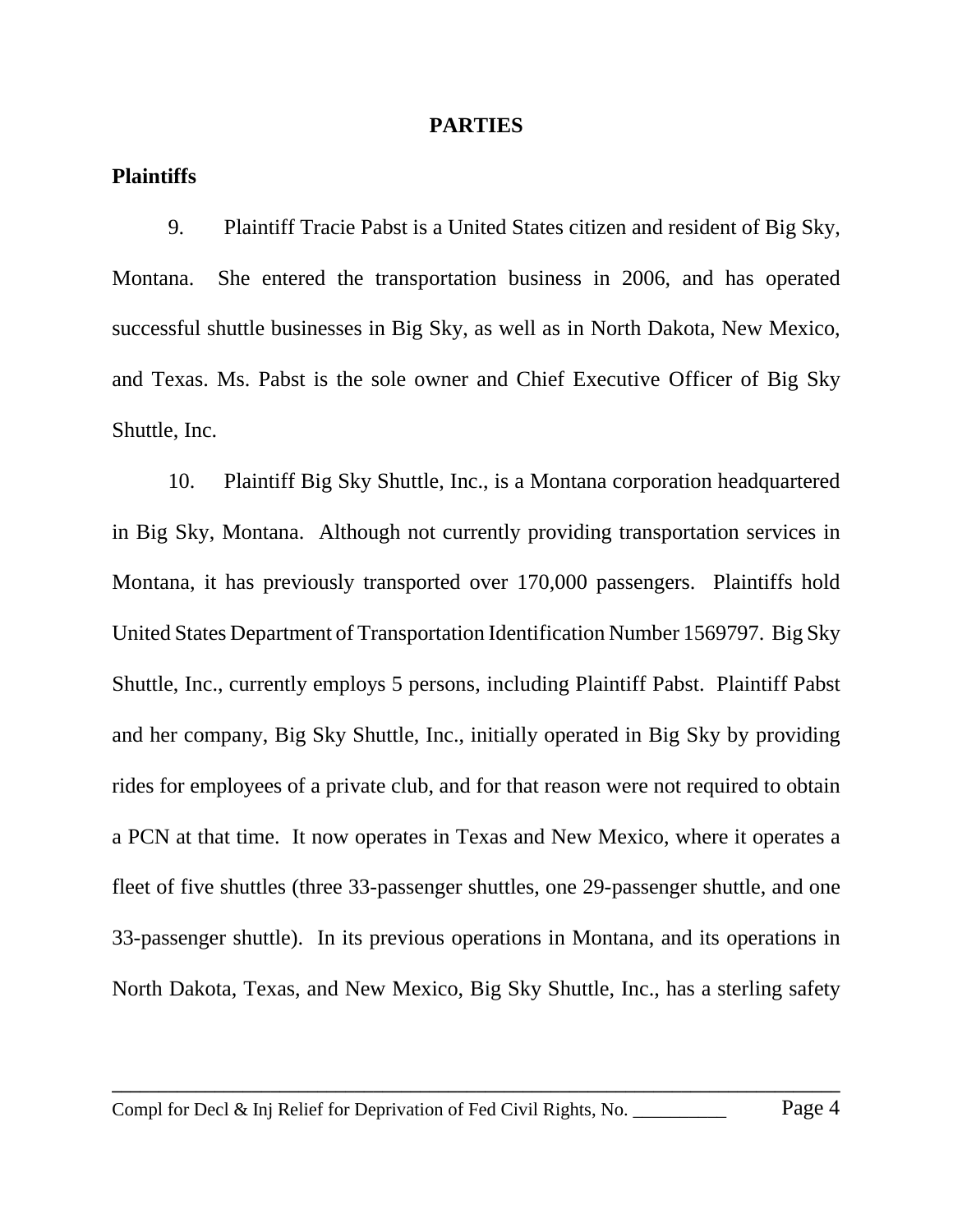record, having never had an accident or moving violation in almost nine years of operation.

11. Plaintiffs possess all legally required insurance for their current operations, including, but not limited to, a \$4 million umbrella policy covering all Big Sky Shuttle's buses and drivers, as well as workers' compensation insurance for those states in which Big Sky Shuttle currently operates. *Cf*. Mont. Admin. R. 38.3.701, *et seq*. (listing insurance requirements).

12. Plaintiffs are ready, willing, and able to provide taxi services at any time when such opportunities arise.

### **Defendants**

13. Defendant Tim Fox is the Attorney General of Montana. Plaintiffs are informed and believe, and on that basis allege, that Mr. Fox, in his official capacity, is charged with the enforcement, maintenance, and interpretation of the laws of the State of Montana, including Mont. Code Ann. § 69-12-312, *et seq*. Plaintiffs are informed and believe, and on that basis allege, that Mr. Fox has the authority to prosecute, enjoin, fine, and otherwise prohibit Plaintiffs and other persons from operating a taxi business without a PCN, and is ultimately responsible for the enforcement of the statutes challenged herein. *See* Mont. Code Ann. §§ 69-14-132, 69-14-134. In all of his actions and omissions alleged herein, Mr. Conway was acting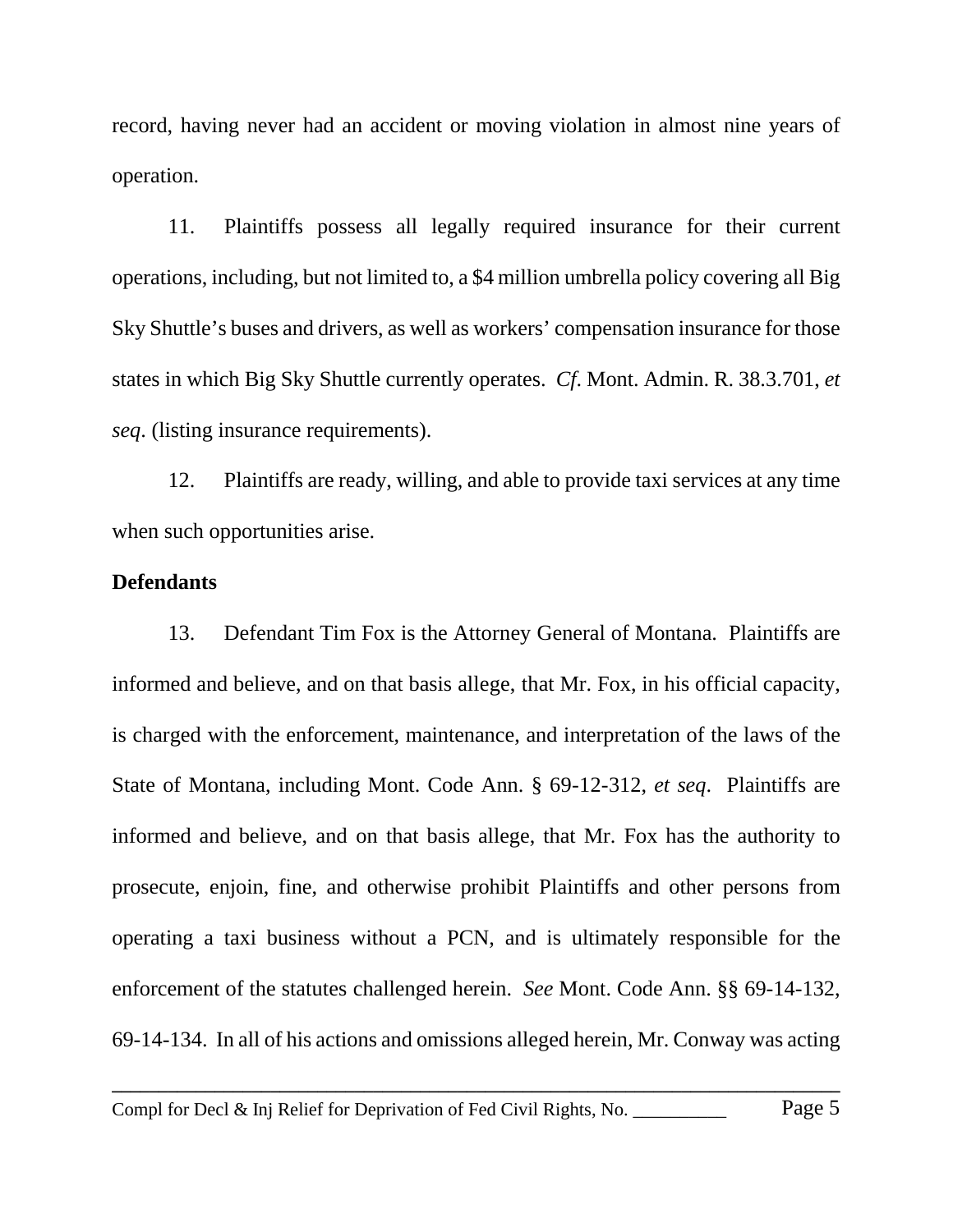under color of state law and is being sued in this action in his official capacity pursuant to *Ex parte Young*, 209 U.S. 123 (1908).

14. Defendant Brad Johnson is Chairman of the Montana Public Service Commission. Plaintiffs are informed and believe, and on that basis allege, that Mr. Johnson, in his official capacity, is authorized to adopt any rules and establish any policy to implement the protest and hearing procedure set forth in Mont. Code Ann. § 69-12-312, *et seq.*, and to enforce the PCN requirement under Mont. Code Ann. § 69-12-209. In all of his actions and omissions alleged herein, Mr. Johnson was acting under color of state law and is being sued in this action in his official capacity pursuant to *Ex parte Young*, 209 U.S. 123 (1908).

15. Defendant Travis Kavulla is Vice-Chairman of the Montana Public Service Commission. Plaintiffs are informed and believe, and on that basis allege, that Mr. Kavulla, in his official capacity, is authorized to adopt any rules and establish any policy to implement the protest and hearing procedure set forth in Mont. Code Ann. § 69-12-312, *et seq.*, and to enforce the PCN requirement under Mont. Code Ann. § 69-12-209. In all of his actions and omissions alleged herein, Mr. Kavulla was acting under color of state law and is being sued in this action in his official capacity pursuant to *Ex parte Young*, 209 U.S. 123 (1908).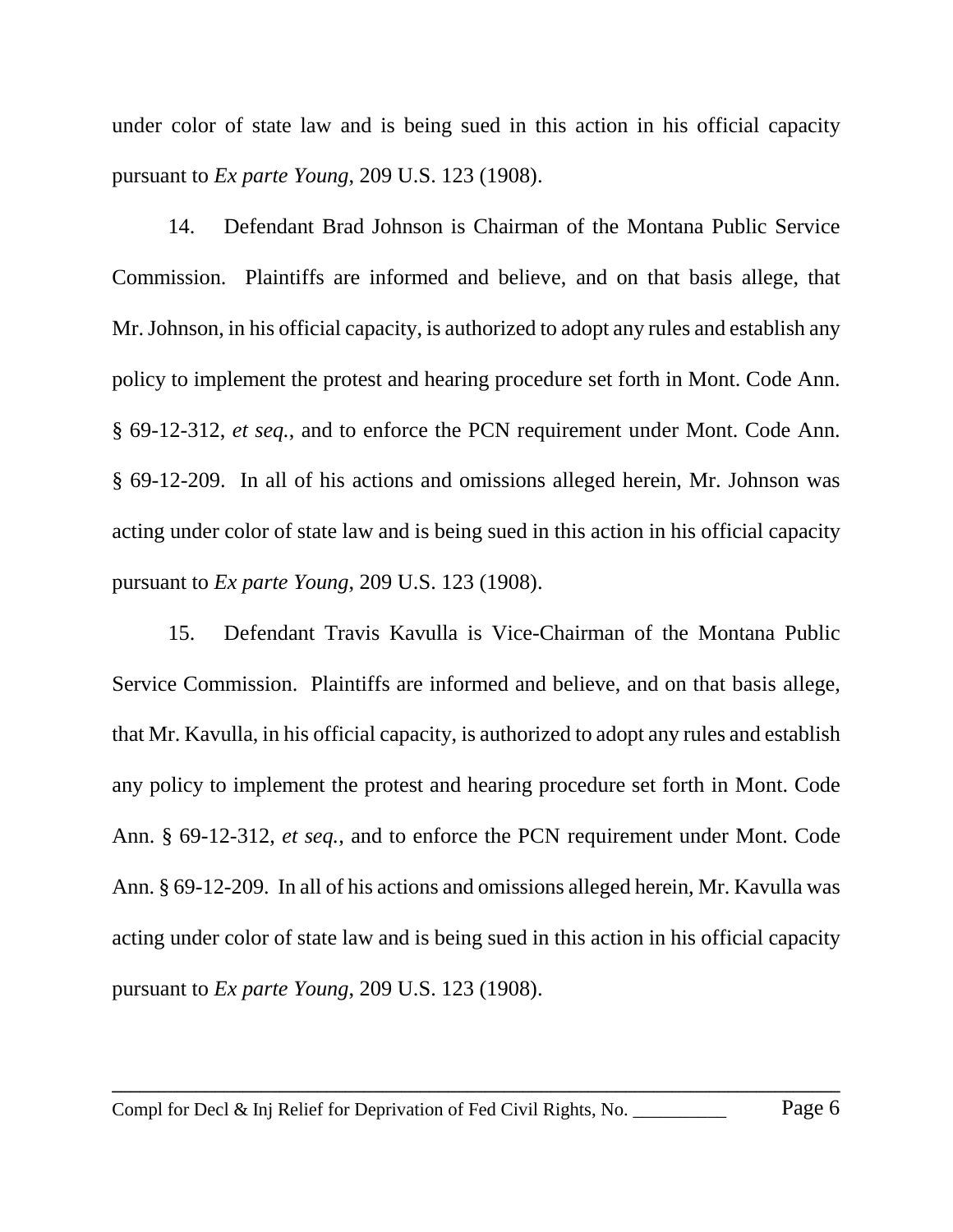16. Defendants Kirk Bushman, Roger Koopman, and Bob Lake are Commissioners of the Montana Public Service Commission. Plaintiffs are informed and believe, and on that basis allege, that Messrs. Bushman, Koopman, and Lake, in their official capacities, are authorized to adopt any rules and establish any policy to implement the protest and hearing procedure set forth in Mont. Code Ann. § 69-12-312, *et seq.*, and to enforce the PCN requirement under Mont. Code Ann. § 69-12-209. In all of their actions and omissions alleged herein, Messrs. Bushman, Koopman, and Lake were acting under color of state law and are being sued in this action in their official capacities pursuant to *Ex parte Young*, 209 U.S. 123 (1908).

17. Defendant Nickie Eck is Business Operation Supervisor of the Montana Public Service Commission. Plaintiffs are informed and believe, and on that basis allege, that Ms. Eck, in her official capacity, is authorized to implement the protest and hearing procedure set forth in Mont. Code Ann. § 69-12-312, *et seq.*, and to enforce the PCN requirement under Mont. Code Ann. § 69-12-209. In all of her actions and omissions alleged herein, Ms. Eck was acting under color of state law and is being sued in this action in her official capacity pursuant to *Ex parte Young*, 209 U.S. 123 (1908).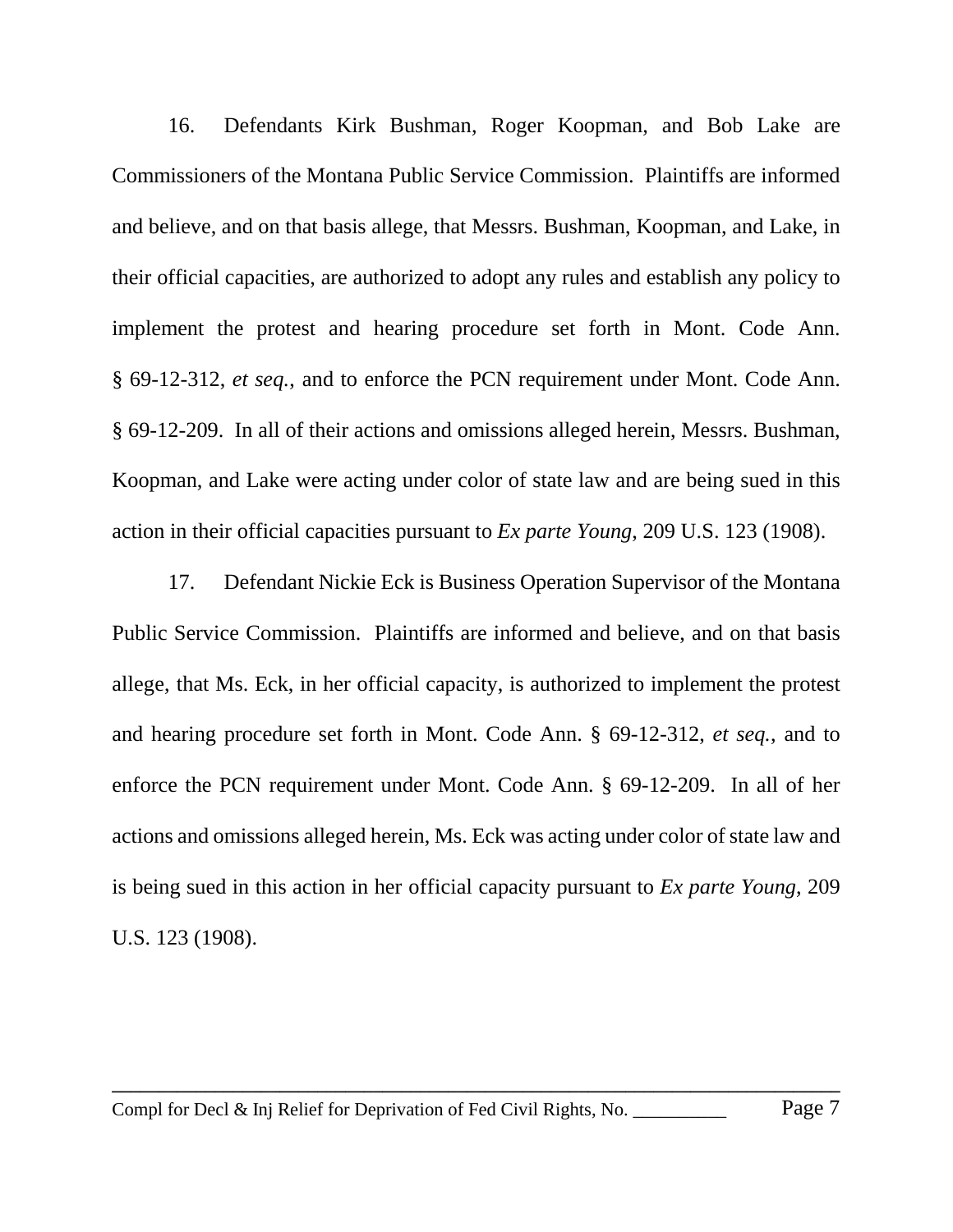#### **GENERAL ALLEGATIONS**

#### **I**

### **THE CHALLENGED LAWS**

18. Mont. Code Ann. § 61-12-301 divides up "motor carrier" businesses into several categories. Category "B" includes taxi companies. Mont. Code Ann. § 61-12- 312(1) requires Category B motor carrier companies to obtain a PCN before offering for-hire transportation services to the public. Operating without a PCN is a civil offense punishable by penalties of fines of between \$25 and \$500 for the first offense, and fines between \$25 and \$1,000 for each subsequent offense. Mont. Code Ann. § 69-12-108. Operating without a PCN is also a misdemeanor punishable by fines of the same amounts. Mont. Code Ann. §§ 69-12-108 and 3-10-303. The Commission or any party injured may apply for a court injunction to prohibit further violations. Mont. Code Ann. § 69-12-209.

19. To obtain a PCN, a person must file an application with the Public Service Commission that provides the Commission with information about the applicant's proposed business. Mont. Code Ann. § 69-12-312.

20. Once an application is filed, the Public Service Commission must notify "any interested party" of the filing of the application. An "interested party" is defined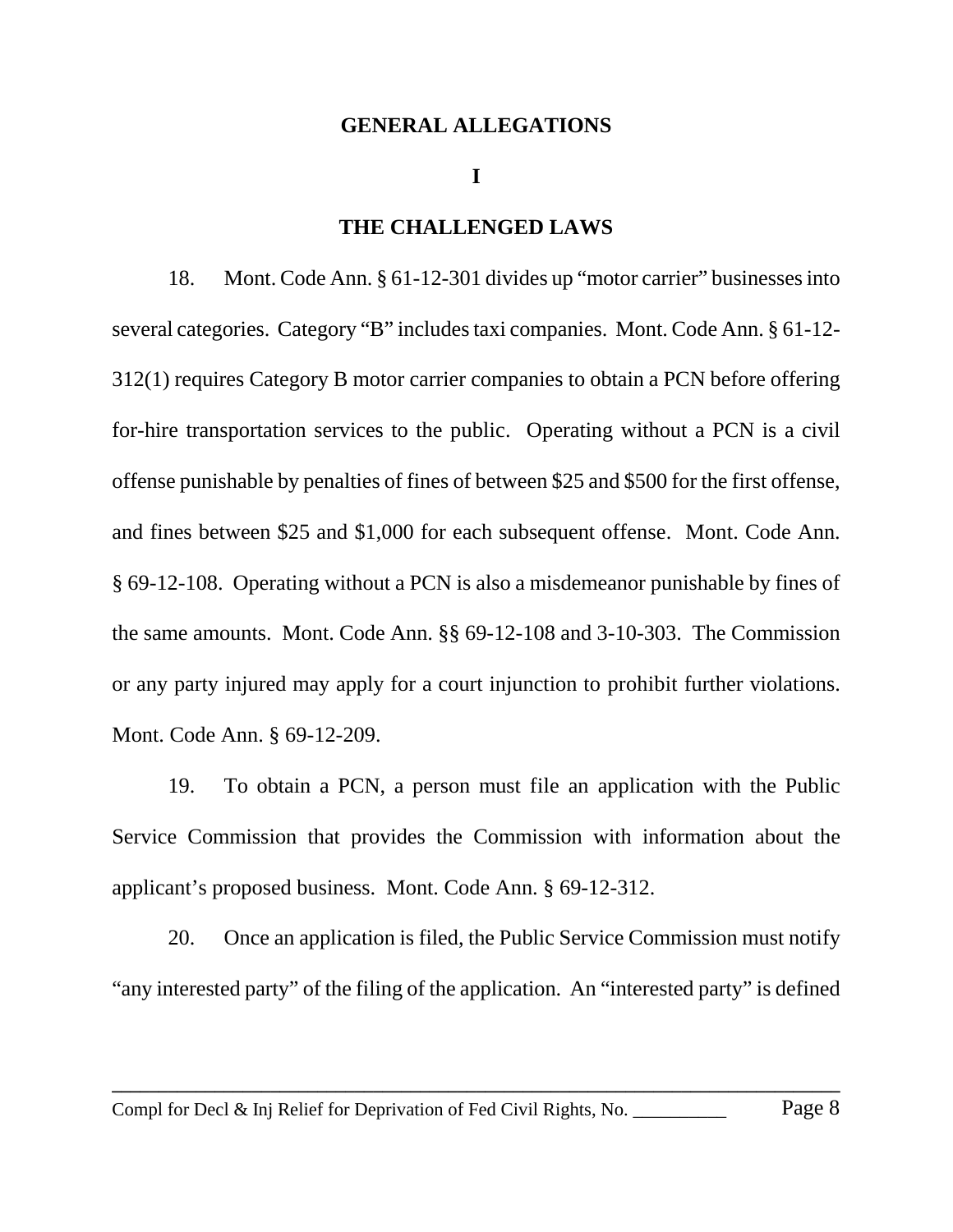as, *inter alia*, any existing motor carrier, and "any person or corporation concerned." Mont. Code Ann. § 69-12-321(2).

21. An interested party may then file a "protest" against the granting of the application. Mont. Code Ann. § 69-12-321(1). A protest must specify whether the application is being protested in whole or in part, must identify the specific areas that the applicant proposes to serve which "conflict" with the areas served by the protesting motor carrier, and must include "a statement of the protesting motor carrier's annual revenues received for services provided in" the areas that the applicant proposes to serve which "conflict" with those served by the protesting motor carrier. Mont. Admin. R. 38.3.405(1). Plaintiffs are informed and believe, and on that basis allege, that no law, regulation, or other legal authority, requires that a protest state any facts or allegations relating to public health and safety or to an applicant's fitness or capacity to practice the trade of motor carriage or motor transportation. Plaintiffs are informed and believe, and on that basis allege, that the protests the Commission has received and/or entertained have not related to public health and safety or to applicants' fitness or capacity to practice the trade.

22. If a protest is filed, the Public Service Commission must schedule a hearing regarding the application. If no protest is filed, the Public Service Commission may act on the application without a hearing. Mont. Code Ann. § 69-12-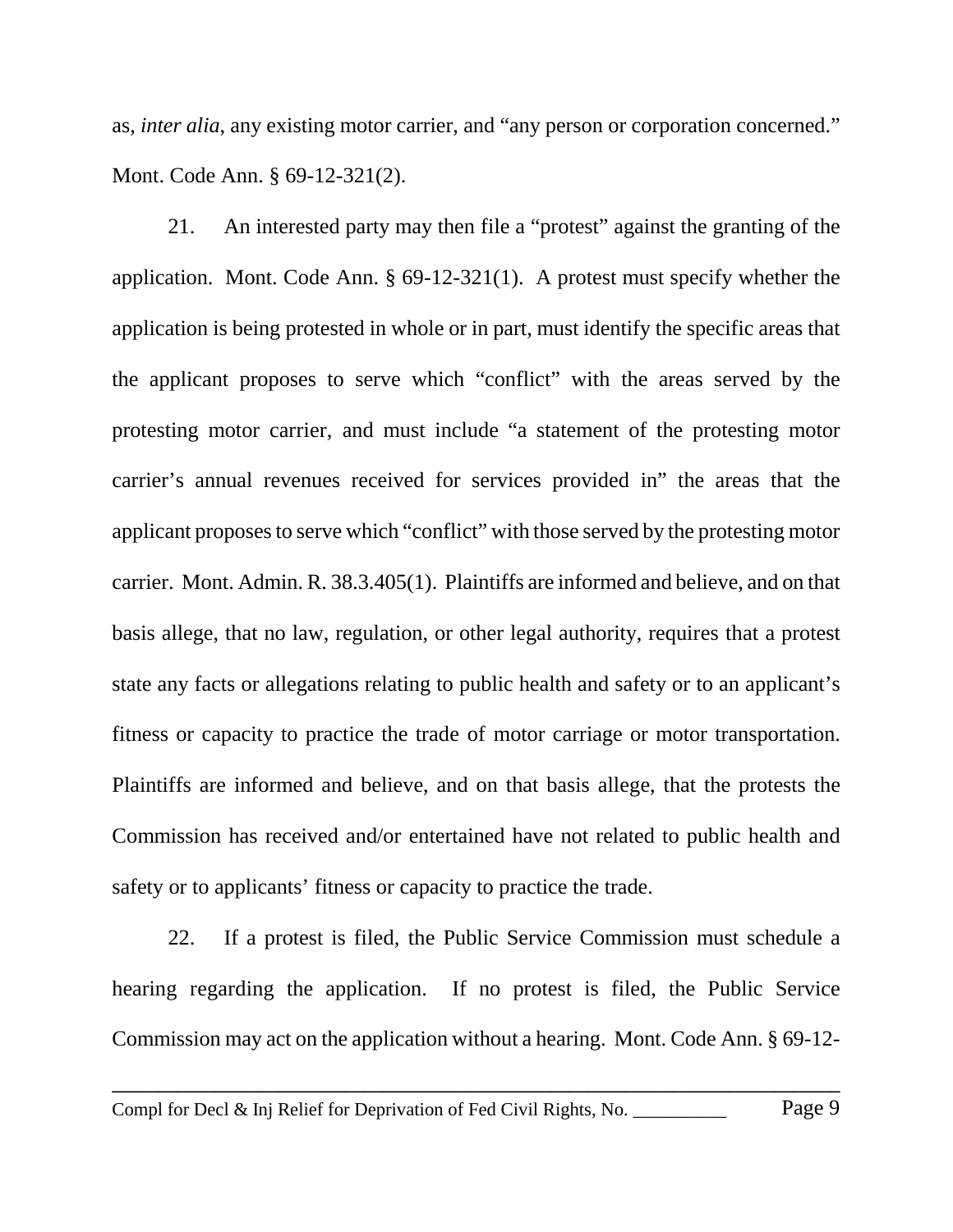321(1). If a hearing is convened, the Commission notifies only the applicant and the protestants of the time and place of the hearing. Mont. Admin. R. 38.3.404.

23. Mont. Code Ann. § 69-12-323(2)(a) provides the standards the Commission must use when deciding whether to issue a PCN to an applicant. It provides that the Commission must (1) "give reasonable consideration to the transportation service being furnished or that will be furnished by any . . . existing transportation agency"; (2) "give due consideration to the likelihood of the proposed service being permanent and continuous throughout 12 months of the year"; and (3) "give due consideration to . . . the effect which the proposed transportation service may have upon other forms of transportation service which are essential and indispensable to the communities to be affected by such proposed transportation service or that might be affected thereby."

24. Plaintiffs are informed and believe, and on that basis allege, that no statute, regulation, or case law specifies the kinds of evidence which may be admitted, weighed, or classified as relevant or irrelevant, by the Commission at a PCN hearing. Plaintiffs are informed and believe, and on that basis allege, that at a hearing, the applicant bears the burden of establishing entitlement to a PCN. Plaintiffs are informed and believe, and on that basis allege, that no statute, regulation, or other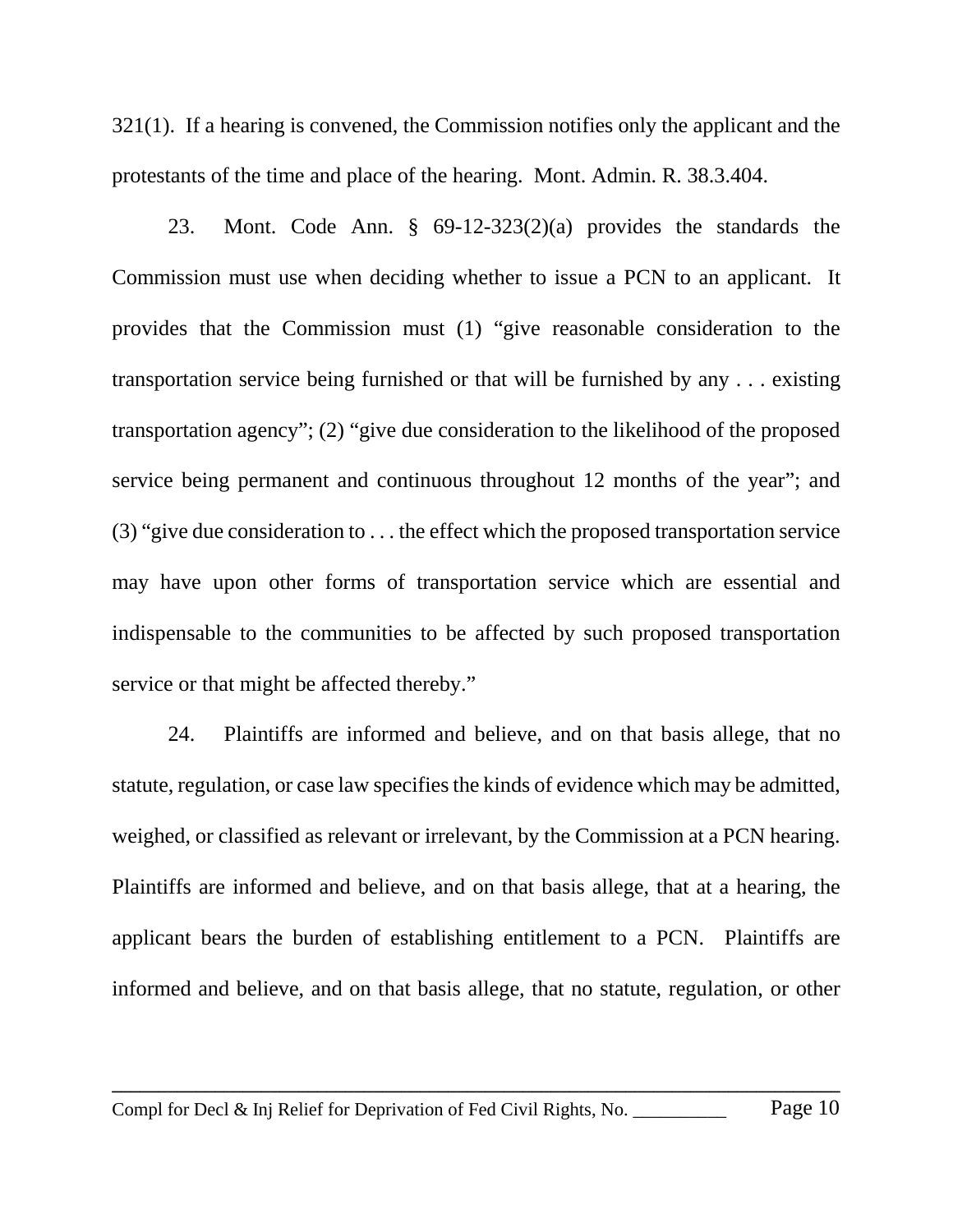legal authority specifies what constitutes "reasonable consideration," or "due consideration," "essential and indispensable," or "might be affected."

25. After the hearing, the Commission must grant the PCN to the applicant if the Commission "finds from the evidence that public convenience and necessity require the authorization of the service proposed." Mont. Code Ann. § 69-12- 323(2)(a). Plaintiffs are informed and believe, and on that basis allege, that no Montana statute, regulation, or case law defines the term "public convenience and necessity."

**II**

# **THE PLAINTIFFS ARE LEGALLY BARRED FROM OPERATING A SAFE, ECONOMICAL, AND SATISFACTORY TAXI BUSINESS**

26. Plaintiffs' business complies with public health and safety standards, and has all of the legally required insurance for their current operations. They do not have a PCN. Due to the challenged statutes and regulations, they are not authorized to operate a taxi service in Montana and will be subject to future penalties if they offer such services in Montana without first complying with the statutory procedure described herein.

27. Plaintiffs are informed and believe, and on that basis allege, that the protest and hearing procedure that the aforementioned Montana statutes and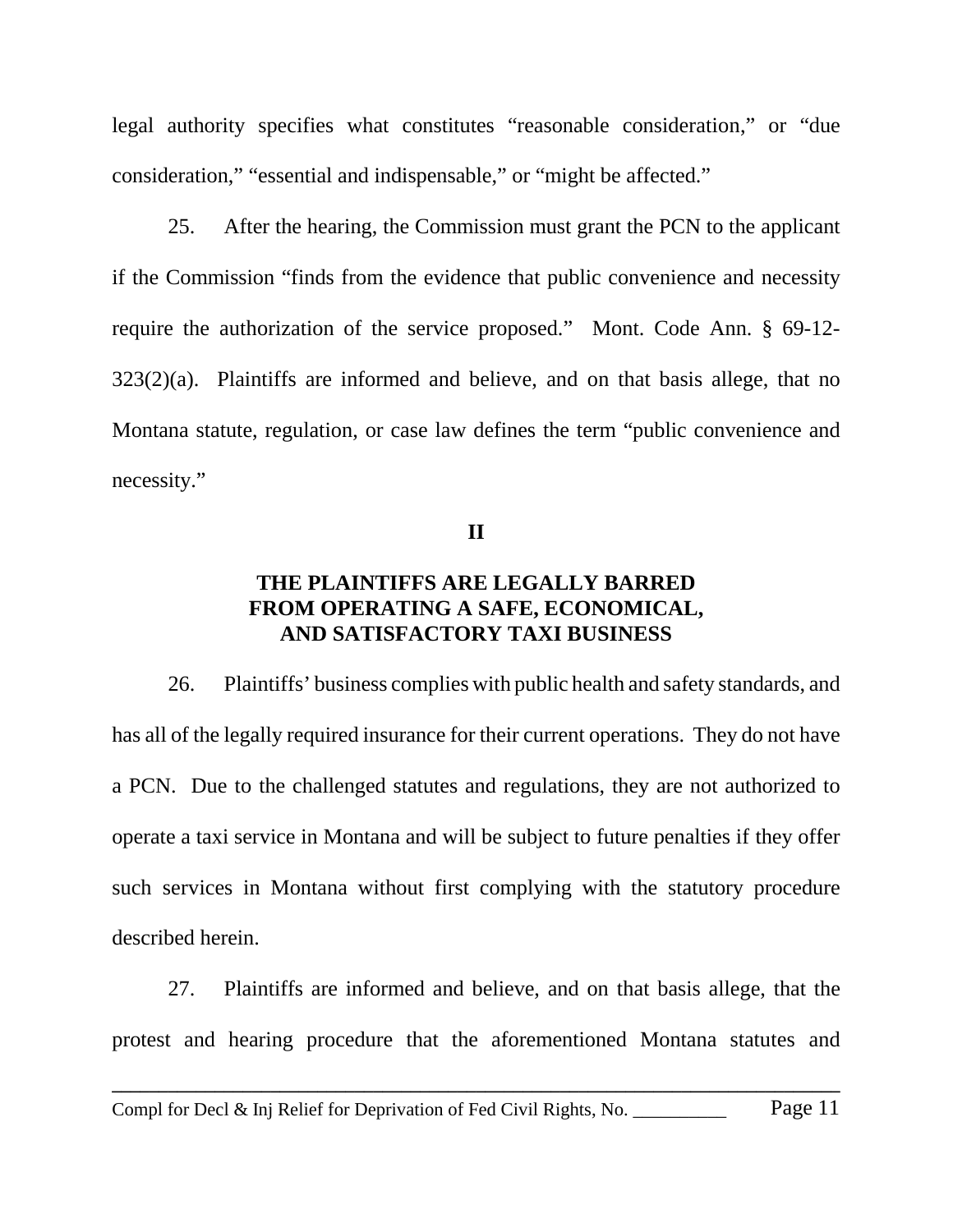regulations require before a person may obtain a PCN allows existing motor carriers companies to prevent applicants from entering into or expanding their businesses, and/or to impose significant costs on applicants. This reduces competition, and creates an artificial scarcity of transportation services which allows existing companies to keep prices artificially high, to the detriment of Montana consumers.

28. Plaintiffs are informed and believe, and on that basis allege, that the protest and hearing procedure and the vague and anti-competitive criteria for obtaining a PCN, set forth in Mont. Code Ann. §§ 69-12-312, 69-12-321, and 69-12-323, and Title 38, chapter 3 of the Montana Administrative Rules, do not protect the general public from fraudulent, unsafe, or incompetent practices, and do not rationally relate to an applicant's fitness or capacity to practice the trade of a motor carrier.

29. Plaintiffs are informed and believe, and on that basis allege, that these statutes and regulations allow existing transportation companies to force an applicant to undergo the time and expense of an administrative hearing without regard to the applicant's public safety record, or any other matter related to public health or safety, but simply because existing transportation companies seek to restrict competition.

30. Plaintiffs are informed and believe, and on that basis allege, that the challenged statutes deprive them of the liberty of pursuing their chosen trade, and do not protect the public from fraudulent, dangerous, or incompetent transportation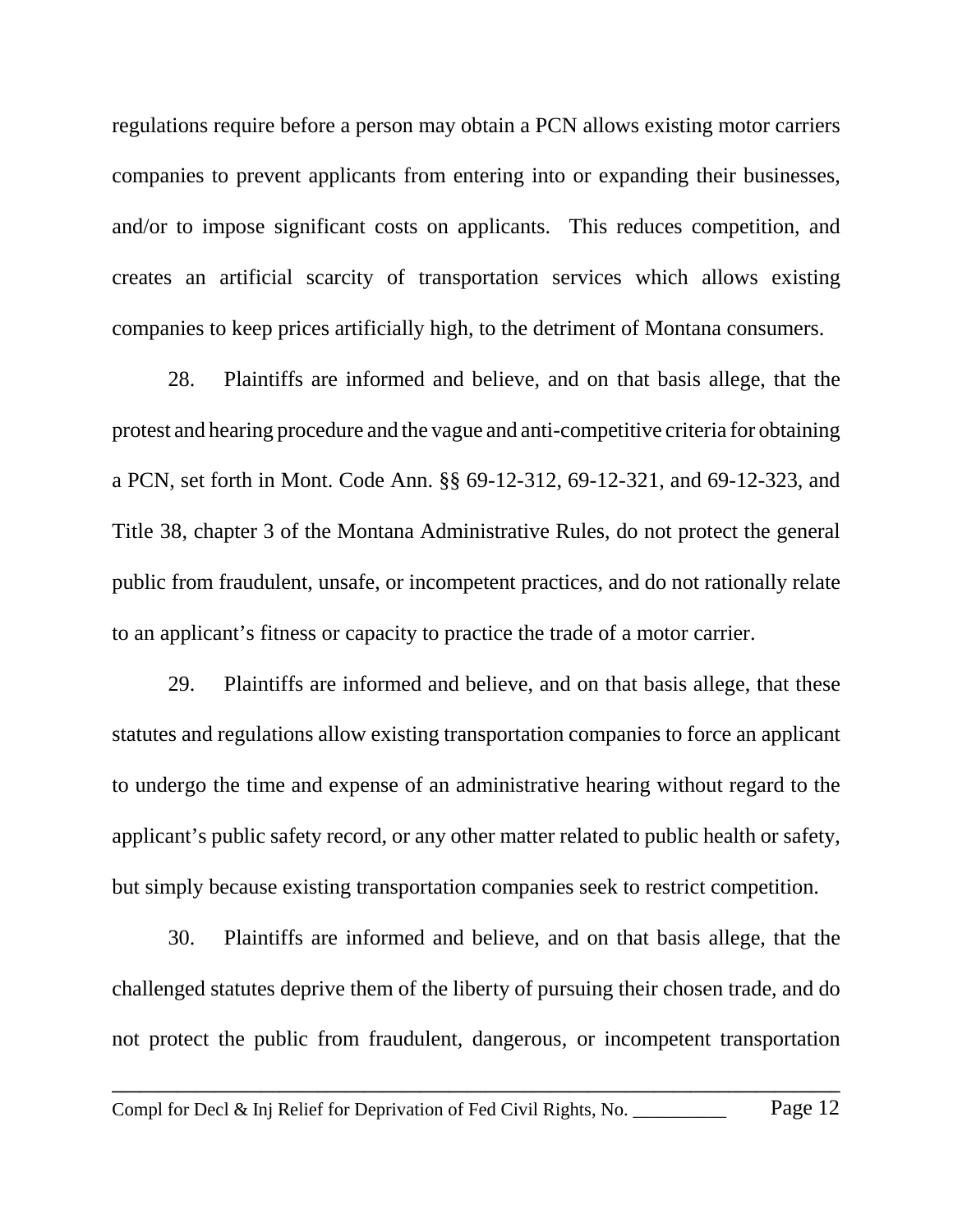services, or protect the surface streets from falling into disrepair, or protect the environment from pollution or other public dangers. Plaintiffs are informed and believe, and on that basis allege, that Mont. Code Ann. §§ 69-12-312, 69-12-321, and 69-12-323, and Title 38, chapter 3 of the Montana Administrative Rules serve only the goal of protecting a discrete interest group from economic competition.

31. Plaintiffs are informed and believe, and on that basis allege, that the statutory procedure for objecting to PCN applications has no rational connection to the public health, safety, or welfare, or any other legitimate government interest, is arbitrary and irrational, and serves only to protect a discrete interest group from economic competition.

#### **III**

### **INJUNCTIVE RELIEF ALLEGATIONS**

32. Plaintiffs incorporate and re-allege each and every allegation contained in the preceding paragraphs of this Complaint.

33. Plaintiffs are informed and believe, and on that basis allege, that they are subject to future fines and penalties if they operate a taxi service in Montana without a Certificate. *See* Mont. Code Ann. §§ 69-12-108, 69-12-209.

34. Due to Defendants' enforcement of the challenged laws, Plaintiffs, and others similarly situated, are now and will continue to be denied the right to pursue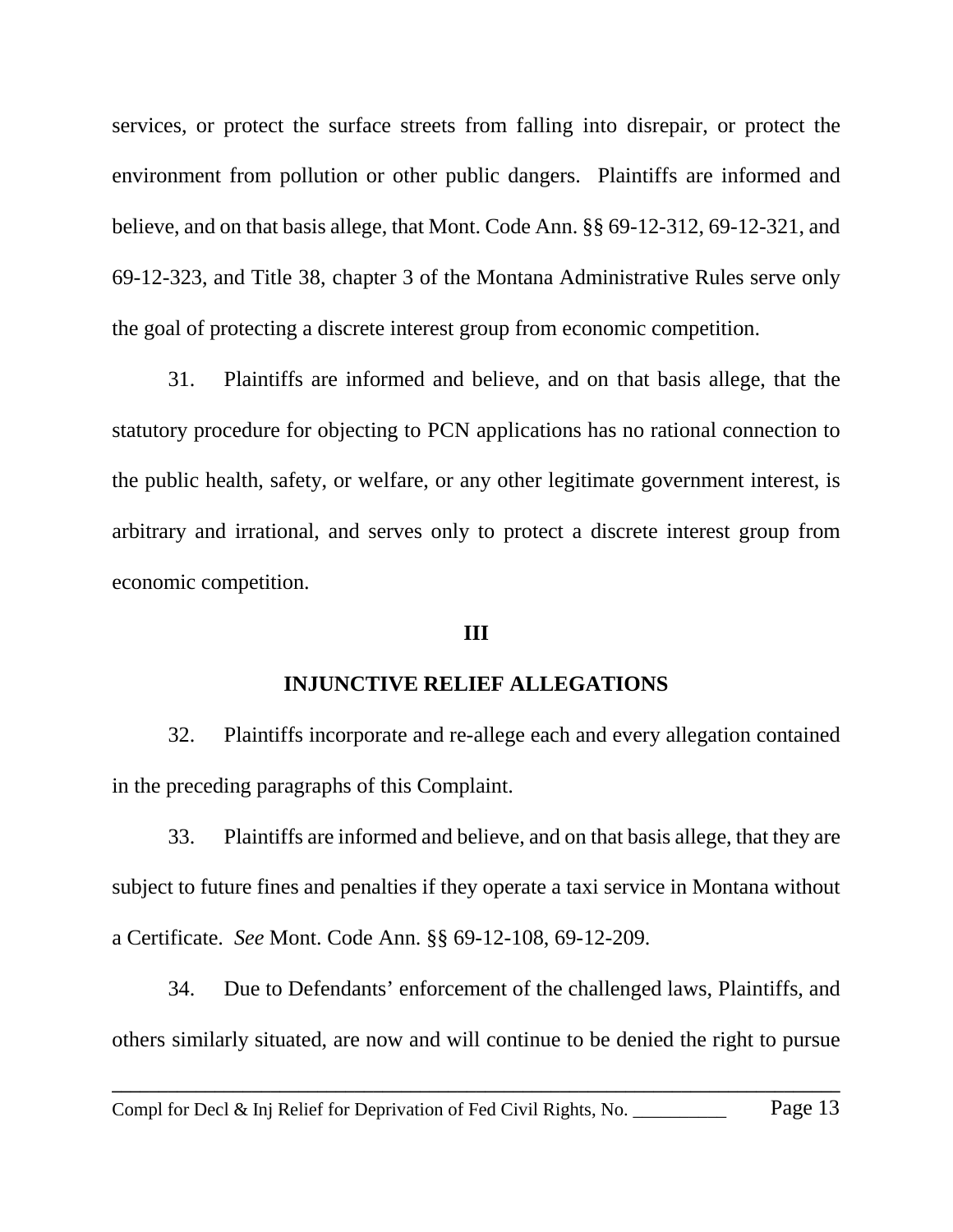their chosen occupation free from restrictions imposed by their economic competitors through the protest and hearing procedure and the vague criteria for a PCN challenged herein.

35. If not permanently enjoined by this Court, Defendants and their agents, representatives, and employees will continue to implement the licensing, protest, and hearing procedure established in Mont. Code Ann. §§ 69-12-312, 69-12-321, and 69-12-323, and Title 38, chapter 3 of the Montana Administrative Rules, and other similar policies and practices, which deprive Plaintiffs of liberty without due process of law, deny them the equal protection of the laws, and abridge the privileges or immunities of citizenship to Plaintiff Tracie Pabst.

36. In particular, the licensing, protest, and hearing procedure described herein arbitrarily, irrationally, and discriminatorily deprives Plaintiffs of the opportunity to pursue their chosen occupation as a taxi company in Big Sky, Montana. Thus the licensing, protest, and hearing procedure and criteria for obtaining a PCN are now causing and will continue to cause Plaintiffs to suffer irreparable injury, including but not limited to, loss of business opportunities and the deprivation of their livelihoods. Plaintiffs have no plain, speedy, and adequate remedy at law for such an injury.

37. Accordingly, injunctive relief is appropriate.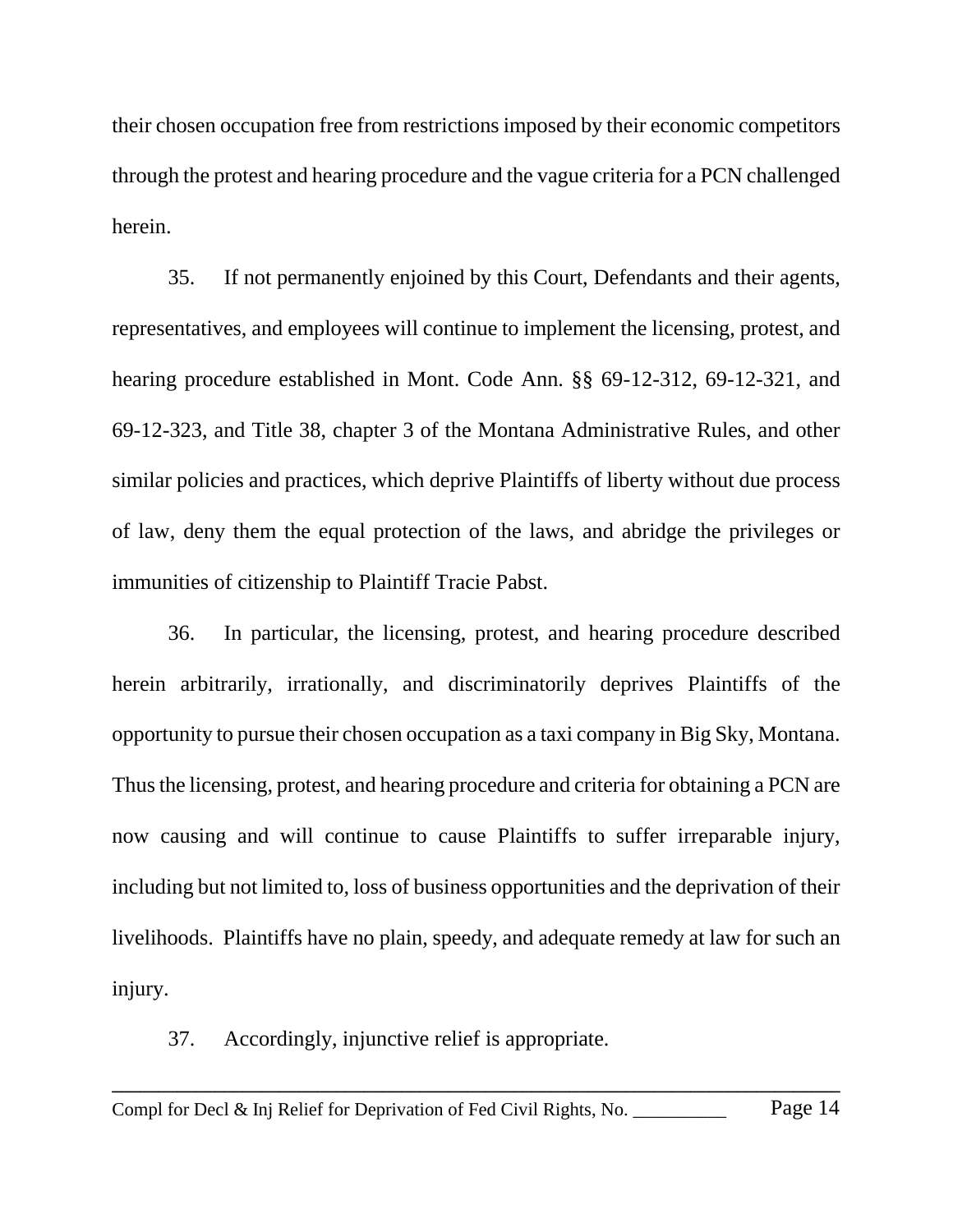#### **DECLARATORY RELIEF ALLEGATIONS**

38. Plaintiffs incorporate and re-allege each and every allegation contained in the preceding paragraphs of this Complaint.

39. An actual and substantial controversy exists between Plaintiffs and Defendants as to their respective legal rights and duties. Plaintiffs contend, pursuant to 42 U.S.C. § 1983, that both on their face and as applied to Plaintiffs, the challenged laws violate the Due Process and Equal Protection Clauses of the Fourteenth Amendment. Plaintiff Tracie Pabst also alleges, pursuant to 42 U.S.C. § 1983, that the challenged state statutes and regulations, both on their face and as applied to her, violate the Privileges or Immunities Clause of the Fourteenth Amendment. Plaintiffs are informed and believe, and on that basis allege, that Defendants contend otherwise on all counts.

40. Accordingly, declaratory relief is appropriate.

# **FIRST CLAIM FOR DECLARATORY AND INJUNCTIVE RELIEF—DEPRIVATION OF LIBERTY WITHOUT DUE PROCESS OF LAW**

### **(U.S. Const. amend. XIV & 42 U.S.C. § 1983)**

41. Plaintiffs incorporate and re-allege each and every allegation contained in the preceding paragraphs of this Complaint.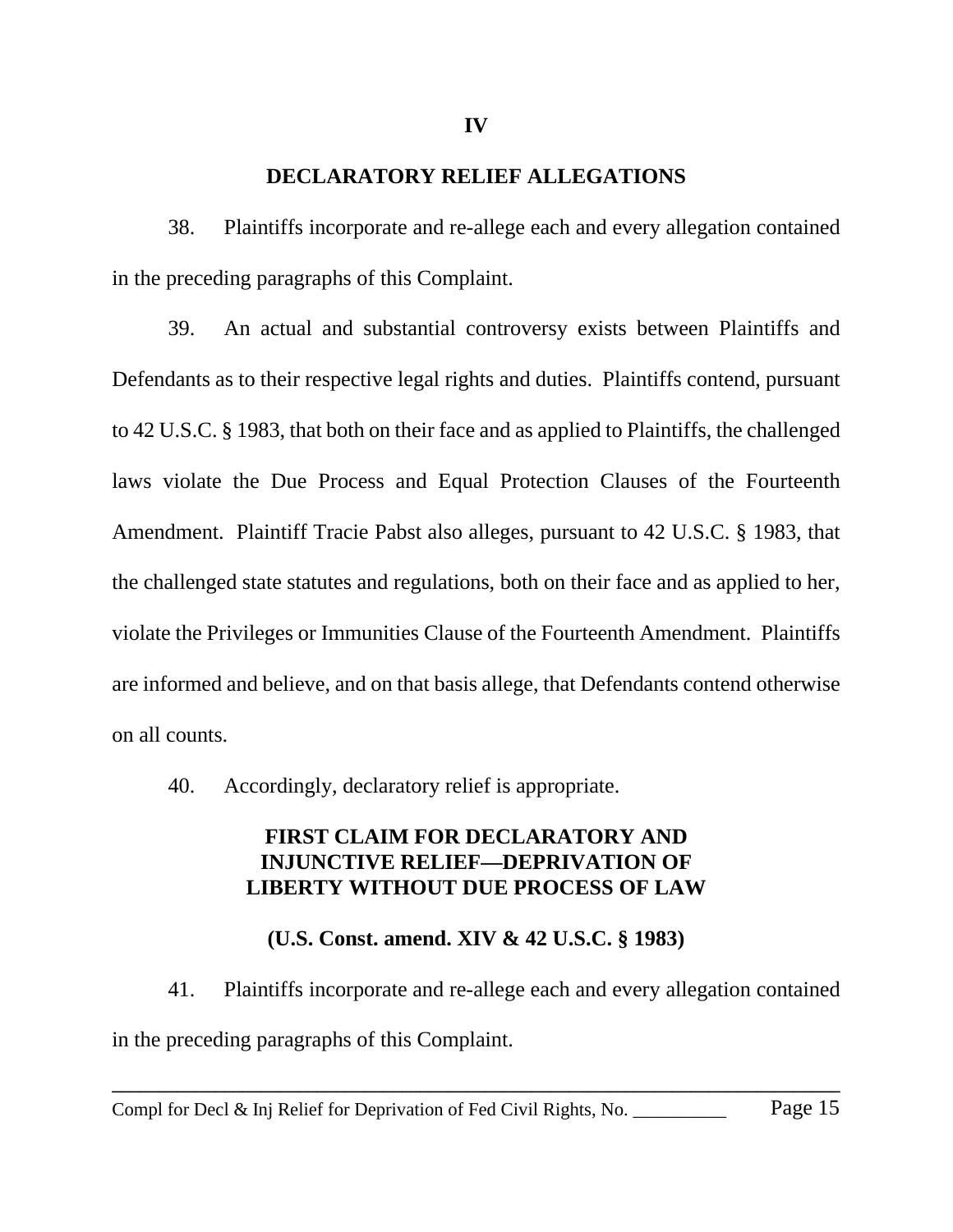42. The protest and hearing procedure established in Mont. Code Ann. §§ 69-12-312, 69-12-321, and 69-12-323, and Title 38, chapter 3 of the Montana Administrative Rules does not bear any relationship to protecting the public health, safety, or welfare.

43. The requirement that any applicant for a PCN must be subject to protest by existing competitors, who may protest for reasons totally unrelated to the applicant's fitness or capacity to practice the trade of a taxi driver, and the requirement that the applicant consequently attend a hearing and prove a public convenience or necessity, creates an arbitrary, irrational, and fundamentally unfair procedure which infringes on the constitutional right of Plaintiffs to pursue their chosen occupation of providing transportation services in Montana. Plaintiffs are not allowed to engage in their chosen occupation unless they submit to this expensive and burdensome certification procedure that inherently grants existing businesses power to prevent potential competitors from entering the market.

44. The procedure creates an inherent conflict of interest, which allows existing competitors to exploit licensing laws to restrict or substantially burden their own competition for reasons unrelated to the public health, safety, or welfare. *See New State Ice Co. v. Leibmann*, 285 U.S. 262 (1932).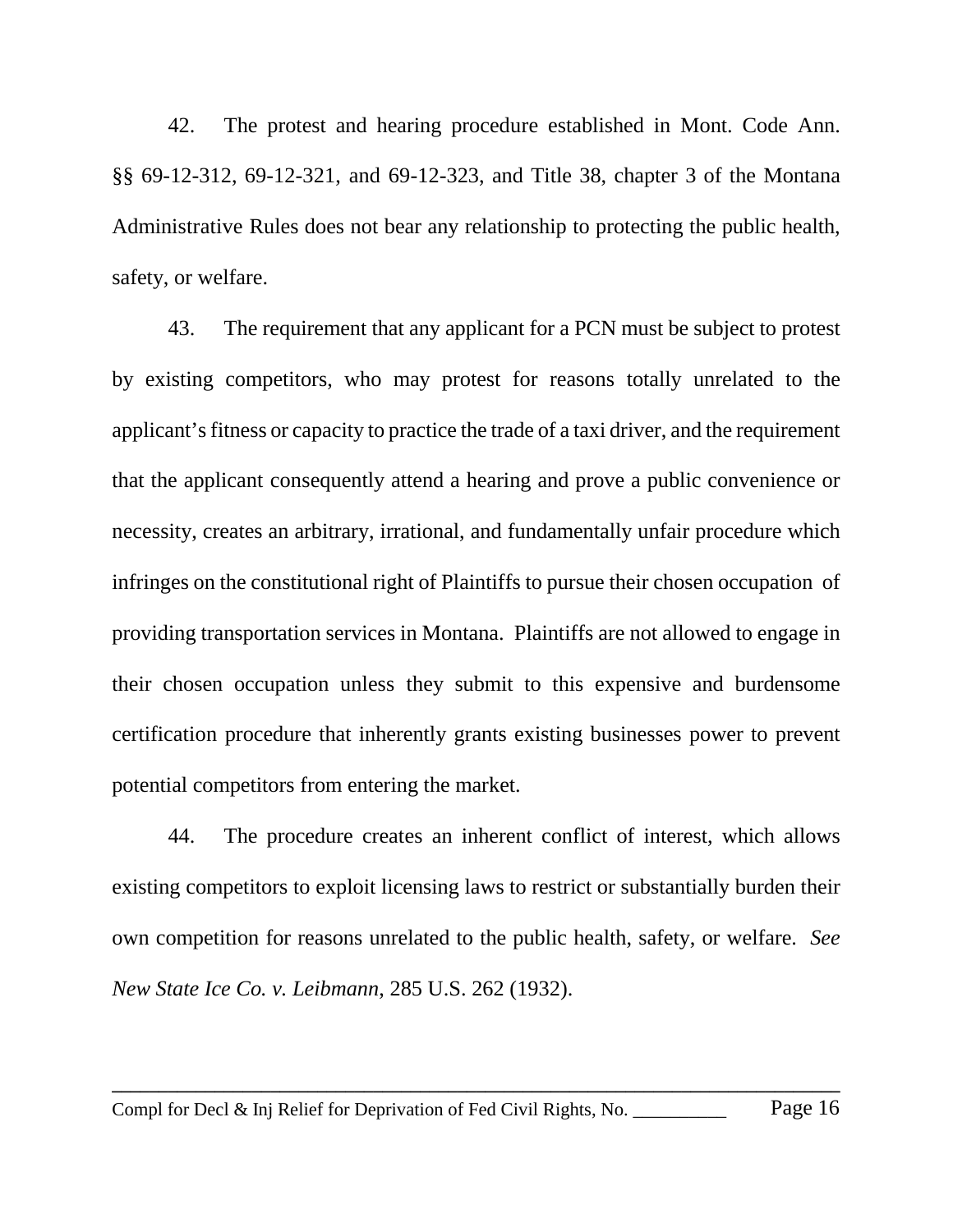45. In addition, the criteria provided for determining whether to grant a PCN do not relate to the applicant's fitness or capacity to practice their chosen occupation providing transportation services in Montana. As a result, Defendants may deny any applicant a PCN for reasons unrelated to the public health, safety, or welfare.

46. By enforcing the arbitrary, irrational, unequal, and fundamentally unfair certification procedure described herein, Defendants, acting under color of state law, are depriving and will continue to deprive Plaintiffs of their constitutional right to earn a living in a chosen profession without due process of law.

47. Plaintiffs are informed and believe, and on that basis allege, that Defendants believe their actions comply with all applicable laws.

48. An actual controversy exists between the parties, in that Plaintiffs will continue to suffer an ongoing and irreparable harm unless the further enforcement of the procedures established by Mont. Code Ann. §§ 69-12-312, 69-12-321, and 69-12-323, and Title 38, chapter 3 of the Montana Administrative Rules are declared unlawful and enjoined by this Court.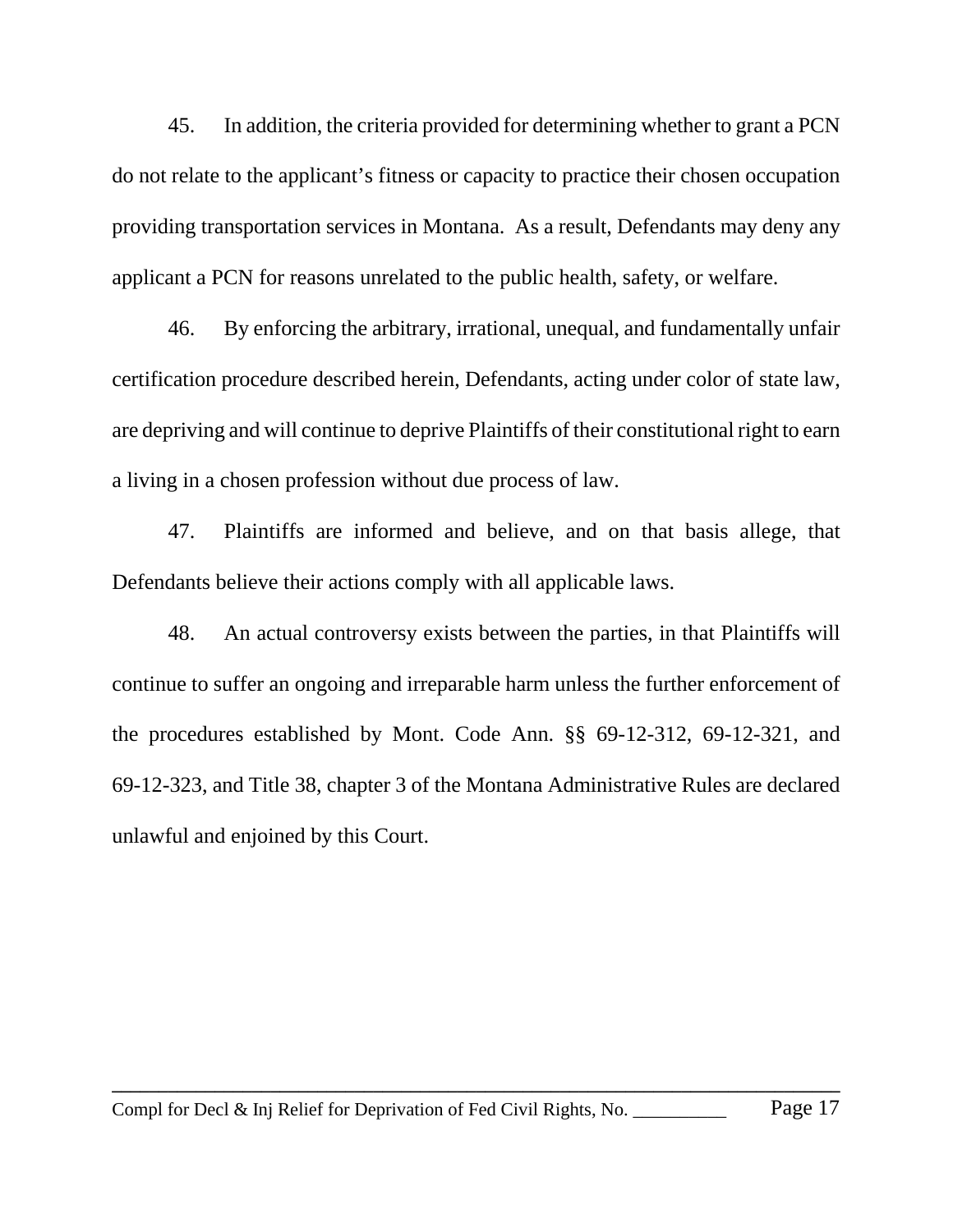### **SECOND CLAIM FOR DECLARATORY AND INJUNCTIVE RELIEF—EQUAL PROTECTION: ARBITRARY AND IRRATIONAL DISCRIMINATION**

#### **(U.S. Const. amend. XIV & 42 U.S.C. § 1983)**

49. Plaintiffs incorporate and re-allege each and every allegation contained in the preceding paragraphs of this Complaint.

50. By granting existing carriers the special privilege to protest and object to certificate applicants, Mont. Code Ann. §§ 69-12-312, 69-12-321, and 69-12-323, and Title 38, chapter 3 of the Montana Administrative Rules create an irrational and arbitrary procedure which protects established businesses against competition.

51. By enforcing these unequal procedures, Defendants, acting under color of state law, are irrationally and arbitrarily discriminating against Plaintiffs and in favor of existing moving businesses in violation of Plaintiffs' right to equal protection of the laws.

52. Allowing established transportation companies an exclusive and special opportunity to prevent competitors from entering the moving business bears no rational relationship to public health, safety, or welfare.

53. Plaintiffs are informed and believe, and on that basis allege, that Defendants believe their actions comply with all applicable laws.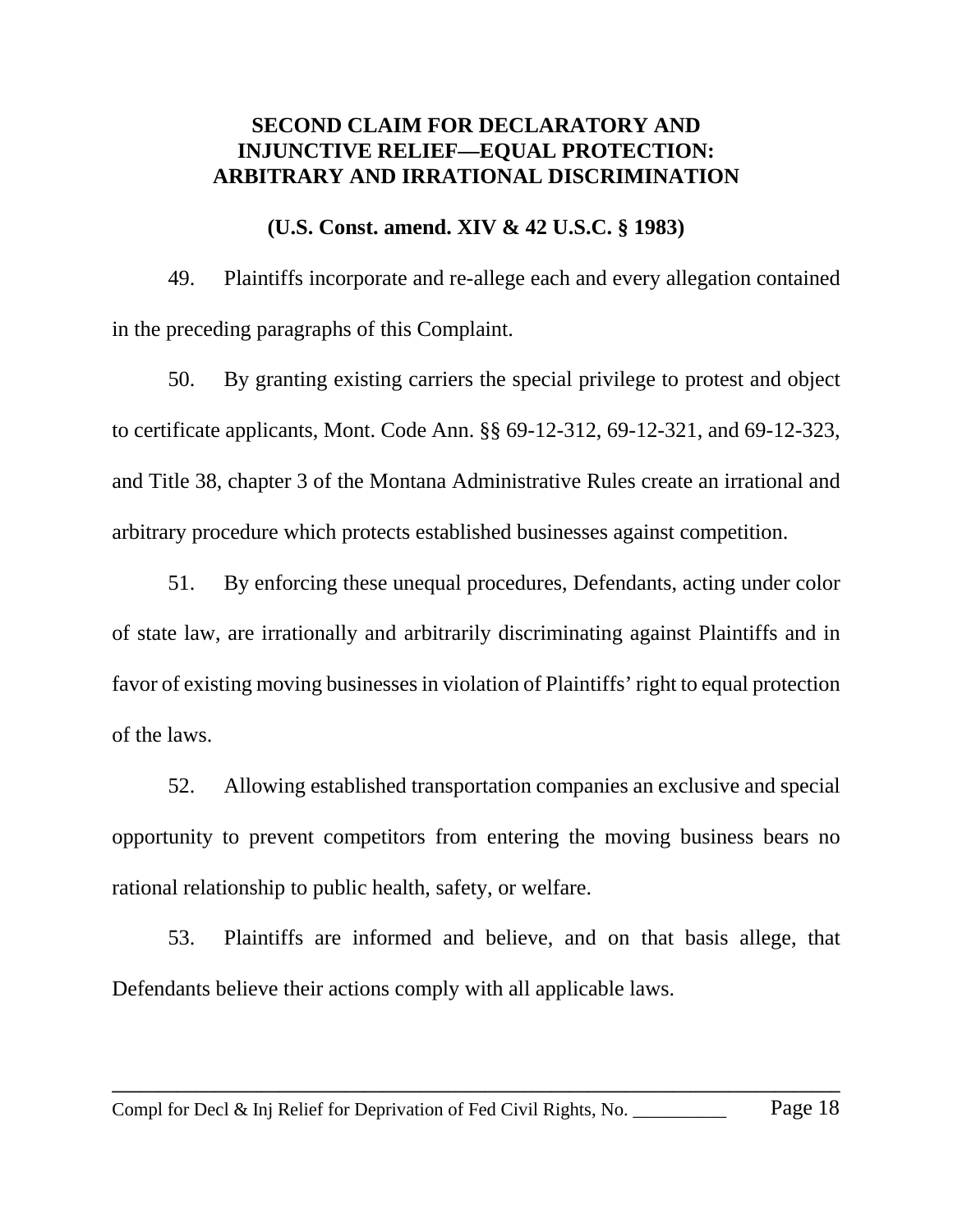54. An actual controversy exists between the parties, in that Plaintiffs are suffering an ongoing and irreparable harm by Defendants' discriminatory treatment, and the harm will continue unless the protest and hearing procedure and the criteria for obtaining a PCN specified in Mont. Code Ann. §§ 69-12-312, 69-12-321, and 69-12-323, and Title 38, chapter 3 of the Montana Administrative Rules are declared unlawful and enjoined by this Court.

# **THIRD CLAIM FOR DECLARATORY AND INJUNCTIVE RELIEF—EQUAL PROTECTION AND DUE PROCESS OF LAW: UNBRIDLED DISCRETION OF PUBLIC OFFICIALS**

# **(U.S. Const. amend. XIV & 42 U.S.C. § 1983)**

55. Plaintiffs incorporate and re-allege each and every allegation contained in the preceding paragraphs of this Complaint.

56. Section 69-12-323(2)(a) of the Montana Code, and the regulations and procedures by which Defendants enforce this section, provide no objective standards for determining whether the Defendants shall grant or withhold a PCN from an applicant.

57. Section 69-12-323(2)(a) and the regulations and procedures by which Defendants enforce this section, give Defendants and their staff unlimited and unguided discretion to interpret what constitutes (a) "public convenience and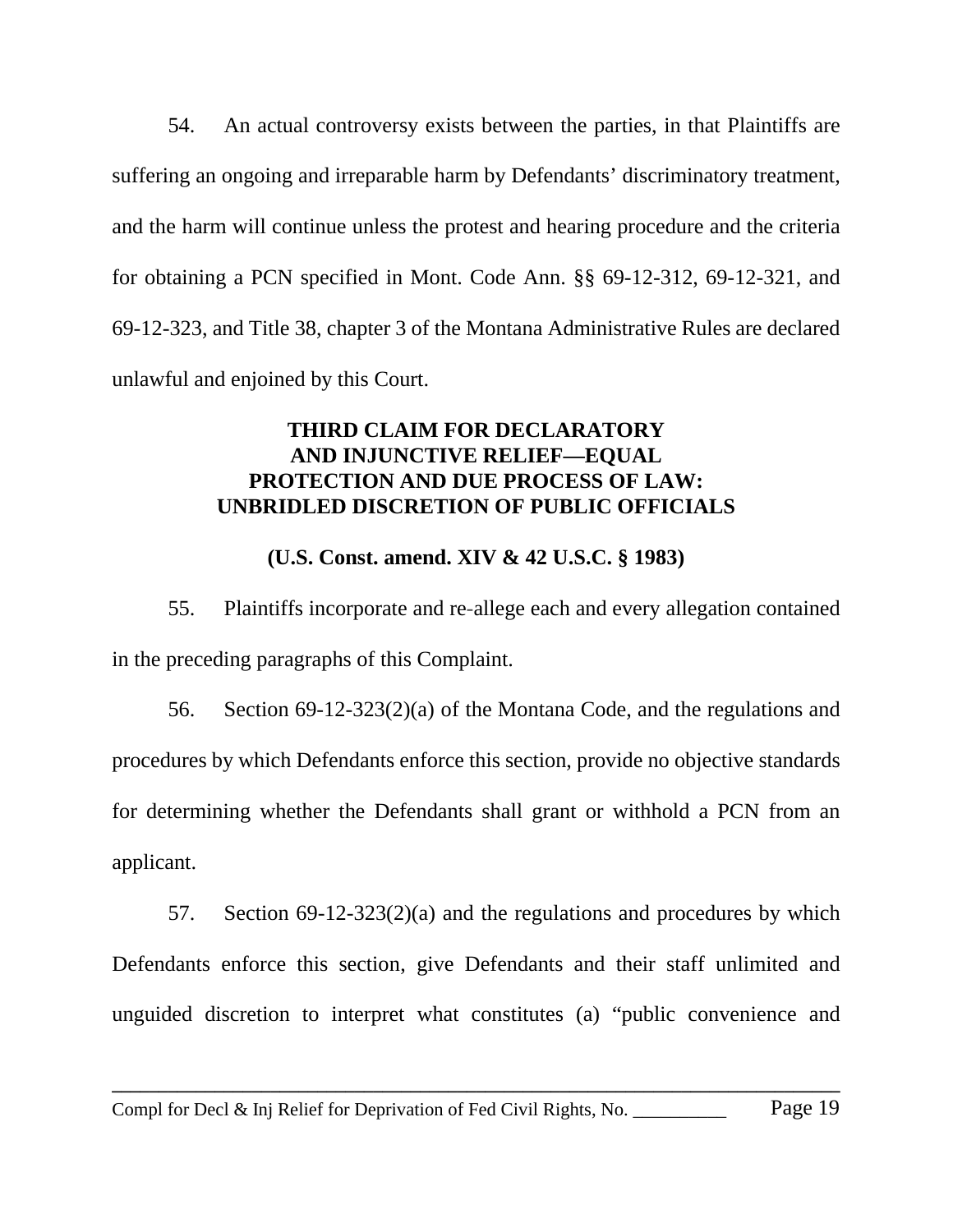necessity"; (b) "reasonable consideration to the transportation service being furnished or that will be furnished by any . . . existing transportation agency"; (c) and/or an "effect which the proposed transportation service may have upon other forms of transportation service"; as well what it means for an existing transportation service to be "essential and indispensable to the communities," or whether those services "might be affected" by an applicant's "proposed transportation service."

58. As a result, the challenged statutes and the regulations and procedures by which Defendants enforce these statutes provide Plaintiffs no reasonable opportunity to understand what conduct they authorize or prohibit, and allow or encourage arbitrary and discriminatory enforcement.

59. By exercising unlimited, unguided discretion over applications for certificates, Defendants, acting under color of state law, violate Plaintiffs' right to equal protection and due process of law as guaranteed by the Fourteenth Amendment to the United States Constitution.

60. Plaintiffs are informed and believe, and on that basis allege, that Defendants believe their actions comply with all applicable laws.

61. An actual controversy exists between the parties, in that Plaintiffs are suffering an ongoing and irreparable harm by Defendants' exercise of unbridled and unguided discretion, and the harm will continue unless the protest and hearing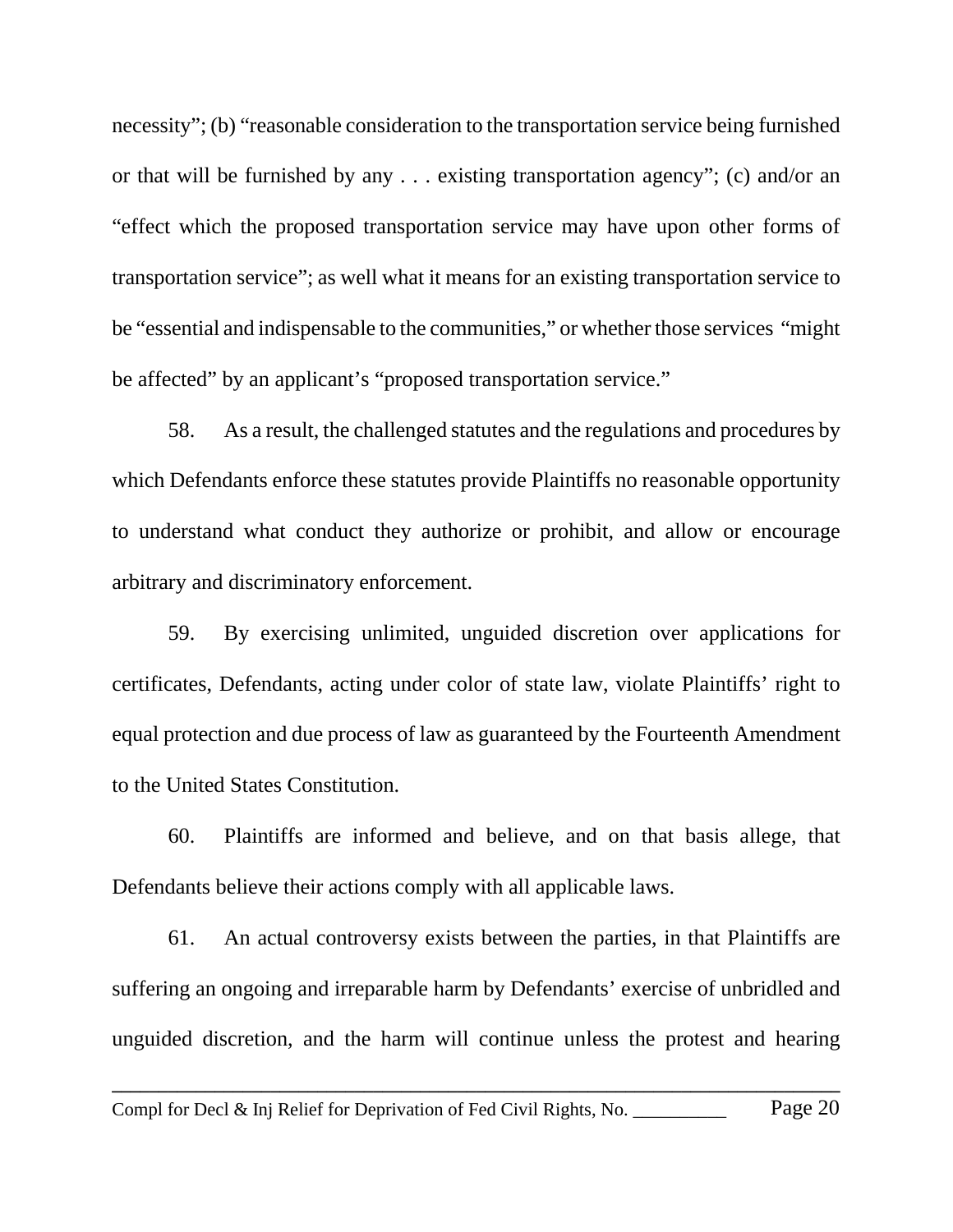procedure established by Sections 69-12-312, 69-12-321, and 69-12-323 of the Montana Code, and Title 38, chapter 3 of the Administrative Rules of Montana is declared unlawful and enjoined by this Court.

# **FOURTH CLAIM FOR DECLARATORY AND INJUNCTIVE RELIEF BY PLAINTIFF TRACIE PABST ABRIDGMENT OF PRIVILEGES OR IMMUNITIES**

### **(U.S. Const. amend. XIV & 42 U.S.C. § 1983)**

62. Plaintiff Tracie Pabst incorporates and re-alleges each and every allegation contained in the preceding paragraphs of this Complaint.

63. By mandating an arbitrary and discriminatory protest and hearing procedure for an application to operate a taxi company, Defendants, acting under color of state law, arbitrarily and unreasonably interfere with Plaintiff Pabst's constitutional right to earn a living in a lawful occupation in violation of the Privileges or Immunities Clause of the Fourteenth Amendment of the United States Constitution.

64. Plaintiff Pabst is informed and believes, and on that basis alleges, that Defendants believe their actions comply with all applicable laws.

65. An actual controversy exists between the parties, in that Plaintiff Pabst is suffering an ongoing and irreparable harm by Defendants' favoritism towards existing carriers and their discriminatory treatment against Plaintiff Pabst, and the harm will continue unless the protest and hearing procedure established by Sections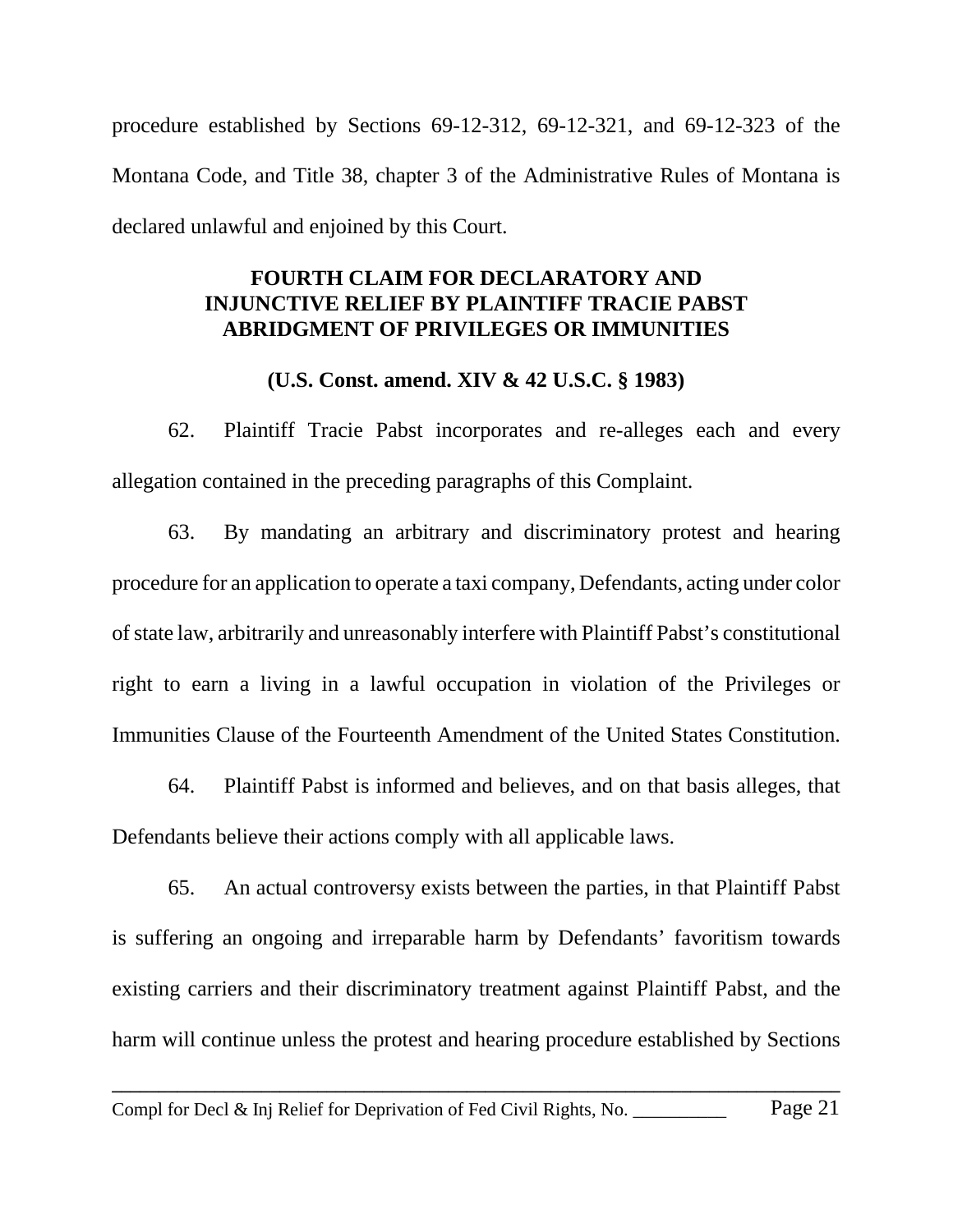69-12-312, 69-12-321, and 69-12-323 of the Montana Code, and Title 38, chapter 3 of the Administrative Rules of Montana is declared unlawful and enjoined by this Court.

#### **PRAYER**

WHEREFORE, Plaintiffs respectfully request relief as follows:

1. To enter a declaratory judgment that Montana's notice and hearing procedure, established by Sections 69-12-312, 69-12-321, and 69-12-323 of the Montana Code, and Title 38, chapter 3 of the Administrative Rules of Montana, facially and as interpreted and applied by Defendants, deprives Plaintiffs of liberty without due process of law in violation of the Due Process Clause of the Fourteenth Amendment to the United States Constitution;

2. To enter a declaratory judgment that Montana's notice and hearing procedure, established by Sections 69-12-312, 69-12-321, and 69-12-323 of the Montana Code, and Title 38, chapter 3 of the Administrative Rules of Montana, facially and as interpreted and applied by Defendants, deprives Plaintiffs of the equal protection of the laws in violation of the Equal Protection Clause of the Fourteenth Amendment to the United States Constitution;

3. To enter a declaratory judgment that Montana's notice and hearing procedure, established by Sections 69-12-312, 69-12-321, and 69-12-323 of the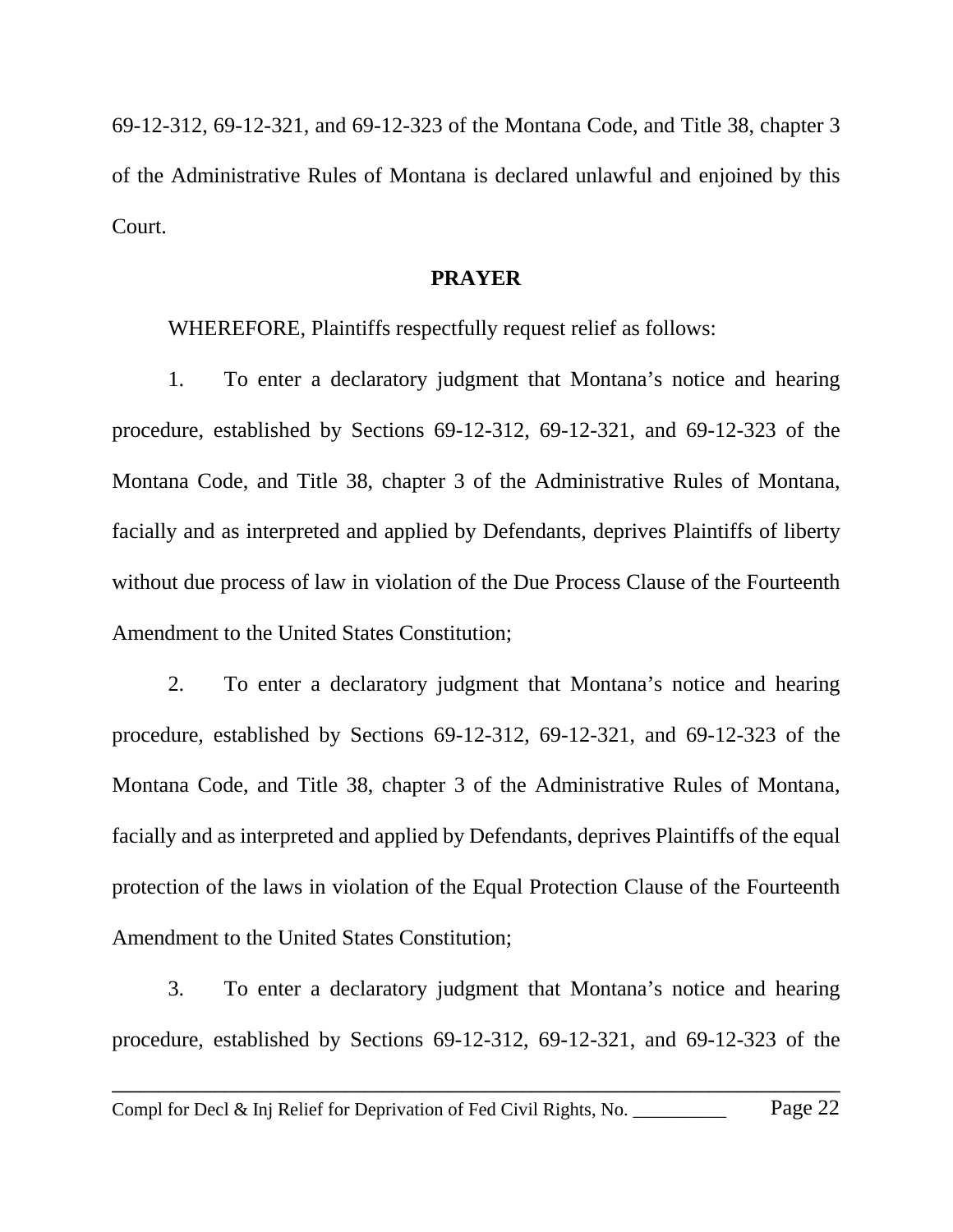Montana Code, and Title 38, chapter 3 of the Administrative Rules of Montana, facially and as interpreted and applied by Defendants, facially and as interpreted and applied by Defendants, abridges Plaintiff Pabst's privileges or immunities of citizenship, in violation of the Privileges or Immunities Clause of the Fourteenth Amendment to the United States Constitution;

4. To permanently enjoin Defendants, their agents, representatives, and employees, from enforcing the notice and hearing procedure established by Sections 69-12-312, 69-12-321, and 69-12-323 of the Montana Code, and Title 38, chapter 3 of the Administrative Rules of Montana, facially and as interpreted and applied by Defendants, or any similar policy, as well as any and all implementing rules and regulations and the policies and practices by which Defendants enforce these provisions, including, but not limited to: (a) the policies of prohibiting Plaintiffs from operating intrastate as a taxi company without being subject to the arbitrary and discriminatory certification scheme and; (b) seeking or imposing fines or penalties against Plaintiffs; or (c) otherwise subjecting Plaintiffs to harassment;

- 5. For costs of suit;
- 6. For reasonable attorney fees, pursuant to 42 U.S.C. § 1988(b); and